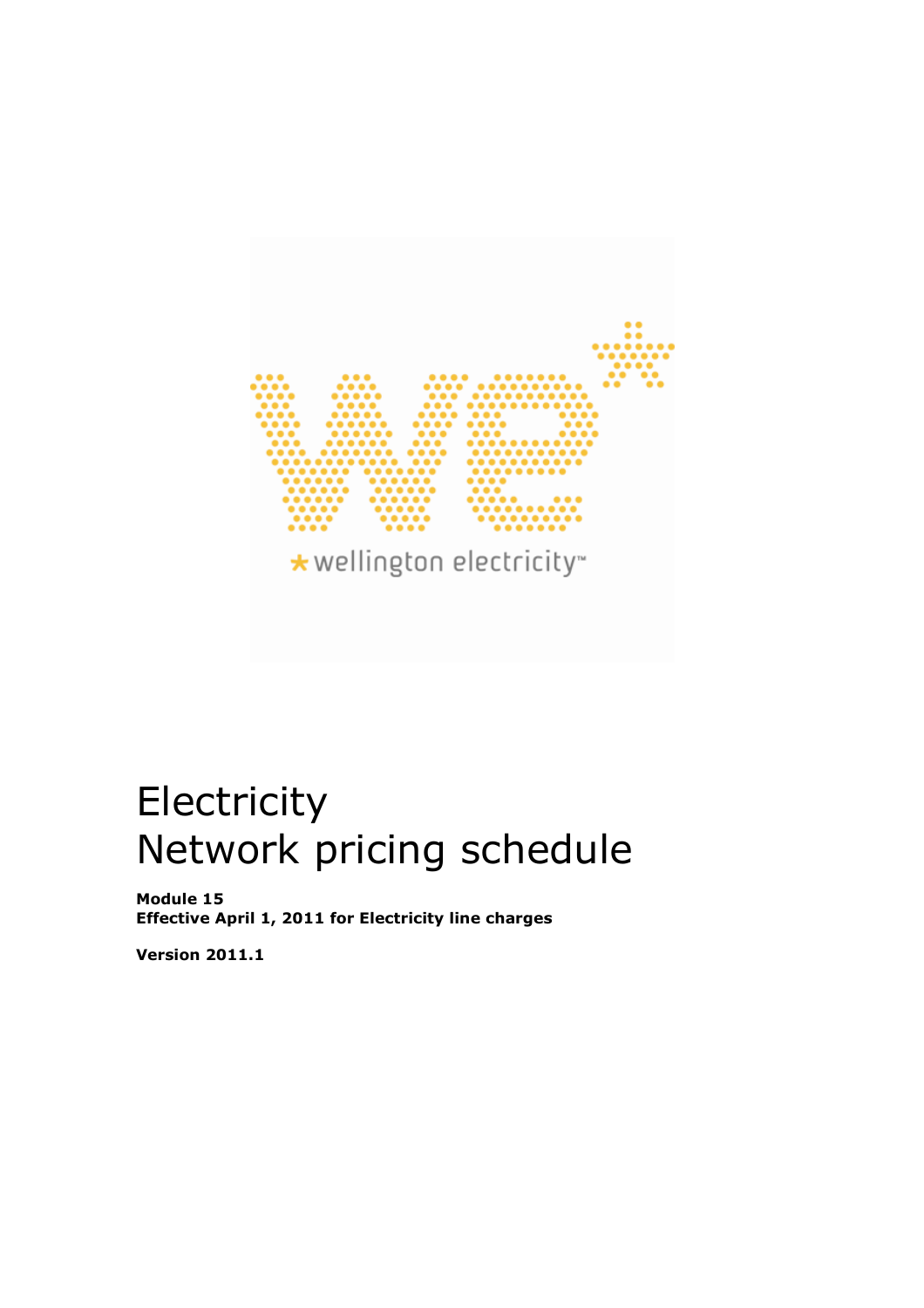

# **Contents**

| Section 1: |                                                   |  |
|------------|---------------------------------------------------|--|
| 1.1        |                                                   |  |
| Section 2: |                                                   |  |
| 2.1        |                                                   |  |
| 2.1.1      |                                                   |  |
| 2.1.2      |                                                   |  |
| 2.1.3      |                                                   |  |
| 2.1.4      |                                                   |  |
| 2.1.5      |                                                   |  |
| 2.1.6      |                                                   |  |
| 2.1.7      |                                                   |  |
| 2.1.8      |                                                   |  |
| 2.1.9      |                                                   |  |
| 2.1.10     |                                                   |  |
| 2.1.11     |                                                   |  |
| 2.1.11.1   |                                                   |  |
| 2.1.11.2   |                                                   |  |
| 2.1.12     |                                                   |  |
| 2.2        |                                                   |  |
| 2.2.1      |                                                   |  |
| 2.2.2      |                                                   |  |
| 2.2.3      |                                                   |  |
| $2.3 -$    |                                                   |  |
| 2.3.1      |                                                   |  |
| 2.3.2      |                                                   |  |
| 2.3.3      |                                                   |  |
|            |                                                   |  |
| 2.3.4      |                                                   |  |
| 2.3.5      |                                                   |  |
| 2.3.6      |                                                   |  |
| 2.4        |                                                   |  |
| 2.4.1      |                                                   |  |
| 2.4.2      |                                                   |  |
| 2.4.3      |                                                   |  |
| 2.4.4      |                                                   |  |
| 2.4.5      |                                                   |  |
| 2.5        |                                                   |  |
| 2.6        |                                                   |  |
| 2.6.1      |                                                   |  |
| 2.6.2      |                                                   |  |
| 2.6.3      |                                                   |  |
| 2.6.3.1    |                                                   |  |
| 2.7        |                                                   |  |
| 2.8        |                                                   |  |
| 2.8.1      | Residential Service Areas - Wellington Network 18 |  |
| 2.8.2      | Commercial Service Areas - Wellington Network  19 |  |
| 2.8.3      |                                                   |  |
|            |                                                   |  |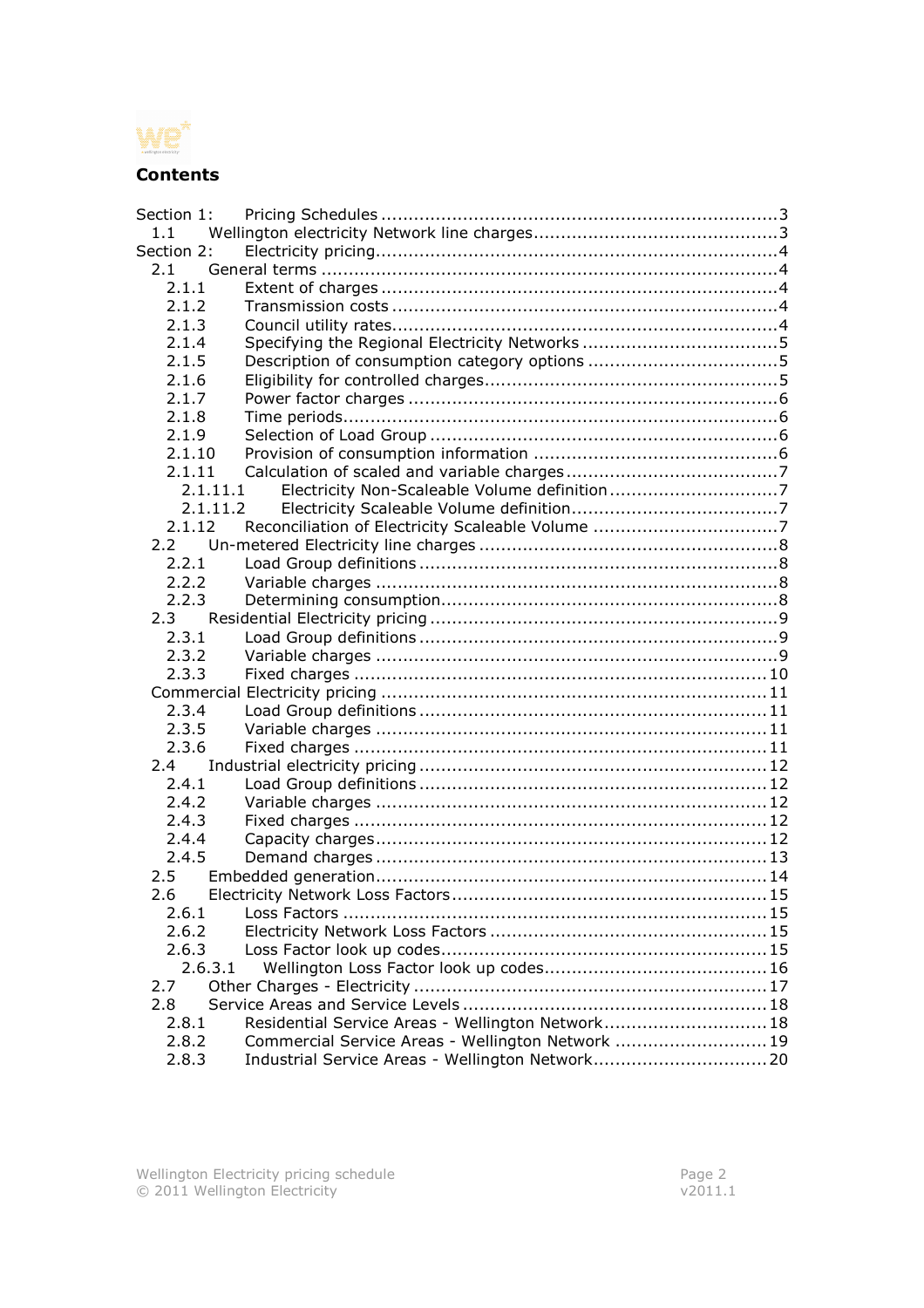

# Section 1: PRICING SCHEDULES

# 1.1 WELLINGTON ELECTRICITY NETWORK LINE CHARGES

| Region<br>Load Group<br><b>Consumption Code</b><br>Code<br><b>Units</b><br><b>Description</b><br>G001<br><b>FIXD</b><br>G001-FIXD<br>G<br>G<br>Non street lighting, <1kVA, fixed charge<br>\$/day<br>24UC<br>G001<br>G001-24UC<br>Non street lighting, <1kVA, variable charge<br>\$/kWh<br>G<br>G002<br><b>FIXD</b><br>G002-FIXD<br>Street lighting, <1kVA, fixed charge<br>$$$ /day<br>G<br>G002-24UC<br>G002<br>24UC<br>Street lighting, <1kVA, variable charge<br>\$/kWh<br><b>Residential</b><br><b>Units</b><br>Region<br>Load Group<br><b>Consumption Code</b><br>Code<br><b>Description</b><br>G100<br><b>FIXD</b><br>G100-FIXD<br>G<br>Single meter without control, fixed charge<br>\$/day<br>G<br>24UC<br>G100-24UC<br>G100<br>\$/kWh<br>Single meter without control, uncontrolled charge<br>G<br>NITE<br>\$/kWh<br>G100<br>G100-NITE<br>Single meter without control, night charge<br>FIXD<br>G101-FIXD<br>G<br>G101<br>Dual meter with control, fixed charge<br>\$/day<br>G<br>G101-24UC<br>G101<br>24UC<br>Dual meter with control, uncontrolled charge<br>\$/kWh<br>CTRL<br>\$/kWh<br>G<br>G101-CTRL<br>G101<br>Dual meter with control, controlled charge<br>G<br>G101<br>NITE<br>G101-NITE<br>\$/kWh<br>Dual meter with control, night charge<br>G<br>G102<br><b>FIXD</b><br>G102-FIXD<br>Single meter with control, controlled, fixed charge<br>\$/day<br>G<br>G102<br><b>AICO</b><br>G102-AICO<br>Single meter with control, all inclusive charge<br>\$/kWh<br>G<br><b>NITE</b><br>G102-NITE<br>Single meter with control, night charge<br>\$/kWh<br>G102<br>G<br>G103<br><b>FIXD</b><br>G103-FIXD<br>3 phase residential, fixed charge<br>\$/day<br>G<br>G103<br>24UC<br>G103-24UC<br>\$/kWh<br>3 phase residential, variable charge<br>Low voltage connection<br>Units<br><b>Consumption Code</b><br>Code<br>Region<br>Load Group<br><b>Description</b><br>GV02-FIXD<br>GV02<br><b>FIXD</b><br><=15kVA, fixed charge<br>G<br>\$/day<br>G<br>24UC<br>GV02-24UC<br>GV02<br><=15kVA, variable charge<br>\$/kWh<br>G<br><b>FIXD</b><br>GV07-FIXD<br>GV07<br>>15kVA and <=69kVA, fixed charge<br>\$/day<br>G<br>24UC<br>GV07-24UC<br>GV07<br>>15kVA and <=69kVA, variable charge<br>\$/kWh<br>G<br><b>FIXD</b><br>GV14<br>GV14-FIXD<br>>69kVA and <=138kVA, fixed charge<br>\$/day<br>G<br>24UC<br>GV14-24UC<br>GV14<br>>69kVA and <=138kVA, variable charge<br>\$/kWh<br>G<br>GV30<br>FIXD<br>GV30-FIXD<br>>138kVA and <= 300kVA, fixed charge<br>\$/day<br>G<br>GV30<br>24UC<br>GV30-24UC<br>>138kVA and <= 300kVA, variable charge<br>\$/kWh<br>FIXD<br>G<br>GV99<br>GV99-FIXD<br>>300kVA, TOU, fixed charge<br>\$/day<br>G<br>GV99<br>24UC<br>GV99-24UC<br>\$/kWh<br>-300kVA, TOU, variable charge<br>G<br>GV99<br>DAMD<br>GV99-DAMD<br>-300kVA, TOU, demand charge<br>\$/kVA/month<br><b>Transformer connection</b><br>Code<br><b>Units</b><br>Region<br>Load Group<br><b>Consumption Code</b><br>Description<br><b>FIXD</b><br>GX02-FIXD<br>GX02<br><=15kVA, fixed charge<br>\$/day<br>G<br>G<br>24UC<br>GX02-24UC<br>GX02<br>\$/kWh<br><=15kVA, variable charge<br>G<br><b>FIXD</b><br>GX07<br>GX07-FIXD<br>>15kVA and <=69kVA, fixed charge<br>\$/day<br>G<br>GX07<br>24UC<br>GX07-24UC<br>>15kVA and <=69kVA, variable charge<br>\$/kWh<br>G<br>GX14<br><b>FIXD</b><br>GX14-FIXD<br>>69kVA and <=138kVA, fixed charge<br>\$/day<br>G<br>GX14<br>24UC<br>GX14-24UC<br>>69kVA and <=138kVA, variable charge<br>\$/kWh<br>G<br>GX30<br><b>FIXD</b><br>GX30-FIXD<br>>138kVA and <= 300kVA, fixed charge<br>\$/day<br>G<br>24UC<br>\$/kWh<br>GX30<br>GX30-24UC<br>>138kVA and <=300kVA, variable charge<br>G<br><b>FIXD</b><br>GX99<br>GX99-FIXD<br>>300kVA and <=1500kVA, TOU, fixed charge<br>$$$ /day<br>G<br>GX99<br>24UC<br>GX99-24UC<br>>300kVA and <=1500kVA, TOU, variable charge<br>\$/kWh | Charge<br>0.0332<br>0.1282<br>0.0332<br>0.1282<br>Charge<br>0.1500<br>0.0932<br>0.0158<br>0.1500<br>0.0932<br>0.0437<br>0.0158<br>0.1500<br>0.0732<br>0.0158<br>0.1500<br>0.0942 |
|-------------------------------------------------------------------------------------------------------------------------------------------------------------------------------------------------------------------------------------------------------------------------------------------------------------------------------------------------------------------------------------------------------------------------------------------------------------------------------------------------------------------------------------------------------------------------------------------------------------------------------------------------------------------------------------------------------------------------------------------------------------------------------------------------------------------------------------------------------------------------------------------------------------------------------------------------------------------------------------------------------------------------------------------------------------------------------------------------------------------------------------------------------------------------------------------------------------------------------------------------------------------------------------------------------------------------------------------------------------------------------------------------------------------------------------------------------------------------------------------------------------------------------------------------------------------------------------------------------------------------------------------------------------------------------------------------------------------------------------------------------------------------------------------------------------------------------------------------------------------------------------------------------------------------------------------------------------------------------------------------------------------------------------------------------------------------------------------------------------------------------------------------------------------------------------------------------------------------------------------------------------------------------------------------------------------------------------------------------------------------------------------------------------------------------------------------------------------------------------------------------------------------------------------------------------------------------------------------------------------------------------------------------------------------------------------------------------------------------------------------------------------------------------------------------------------------------------------------------------------------------------------------------------------------------------------------------------------------------------------------------------------------------------------------------------------------------------------------------------------------------------------------------------------------------------------------------------------------------------------------------------------------------------------------------------------------------------------------------------------------------------------------------------------------------------------------------------------------------------------------------------------------------------------------------------------------------------------------------------------------------------------------------------------------------------------------------------------------------------------------------------------------------------------------------------------------|----------------------------------------------------------------------------------------------------------------------------------------------------------------------------------|
|                                                                                                                                                                                                                                                                                                                                                                                                                                                                                                                                                                                                                                                                                                                                                                                                                                                                                                                                                                                                                                                                                                                                                                                                                                                                                                                                                                                                                                                                                                                                                                                                                                                                                                                                                                                                                                                                                                                                                                                                                                                                                                                                                                                                                                                                                                                                                                                                                                                                                                                                                                                                                                                                                                                                                                                                                                                                                                                                                                                                                                                                                                                                                                                                                                                                                                                                                                                                                                                                                                                                                                                                                                                                                                                                                                                                                         |                                                                                                                                                                                  |
|                                                                                                                                                                                                                                                                                                                                                                                                                                                                                                                                                                                                                                                                                                                                                                                                                                                                                                                                                                                                                                                                                                                                                                                                                                                                                                                                                                                                                                                                                                                                                                                                                                                                                                                                                                                                                                                                                                                                                                                                                                                                                                                                                                                                                                                                                                                                                                                                                                                                                                                                                                                                                                                                                                                                                                                                                                                                                                                                                                                                                                                                                                                                                                                                                                                                                                                                                                                                                                                                                                                                                                                                                                                                                                                                                                                                                         |                                                                                                                                                                                  |
|                                                                                                                                                                                                                                                                                                                                                                                                                                                                                                                                                                                                                                                                                                                                                                                                                                                                                                                                                                                                                                                                                                                                                                                                                                                                                                                                                                                                                                                                                                                                                                                                                                                                                                                                                                                                                                                                                                                                                                                                                                                                                                                                                                                                                                                                                                                                                                                                                                                                                                                                                                                                                                                                                                                                                                                                                                                                                                                                                                                                                                                                                                                                                                                                                                                                                                                                                                                                                                                                                                                                                                                                                                                                                                                                                                                                                         |                                                                                                                                                                                  |
|                                                                                                                                                                                                                                                                                                                                                                                                                                                                                                                                                                                                                                                                                                                                                                                                                                                                                                                                                                                                                                                                                                                                                                                                                                                                                                                                                                                                                                                                                                                                                                                                                                                                                                                                                                                                                                                                                                                                                                                                                                                                                                                                                                                                                                                                                                                                                                                                                                                                                                                                                                                                                                                                                                                                                                                                                                                                                                                                                                                                                                                                                                                                                                                                                                                                                                                                                                                                                                                                                                                                                                                                                                                                                                                                                                                                                         |                                                                                                                                                                                  |
|                                                                                                                                                                                                                                                                                                                                                                                                                                                                                                                                                                                                                                                                                                                                                                                                                                                                                                                                                                                                                                                                                                                                                                                                                                                                                                                                                                                                                                                                                                                                                                                                                                                                                                                                                                                                                                                                                                                                                                                                                                                                                                                                                                                                                                                                                                                                                                                                                                                                                                                                                                                                                                                                                                                                                                                                                                                                                                                                                                                                                                                                                                                                                                                                                                                                                                                                                                                                                                                                                                                                                                                                                                                                                                                                                                                                                         |                                                                                                                                                                                  |
|                                                                                                                                                                                                                                                                                                                                                                                                                                                                                                                                                                                                                                                                                                                                                                                                                                                                                                                                                                                                                                                                                                                                                                                                                                                                                                                                                                                                                                                                                                                                                                                                                                                                                                                                                                                                                                                                                                                                                                                                                                                                                                                                                                                                                                                                                                                                                                                                                                                                                                                                                                                                                                                                                                                                                                                                                                                                                                                                                                                                                                                                                                                                                                                                                                                                                                                                                                                                                                                                                                                                                                                                                                                                                                                                                                                                                         |                                                                                                                                                                                  |
|                                                                                                                                                                                                                                                                                                                                                                                                                                                                                                                                                                                                                                                                                                                                                                                                                                                                                                                                                                                                                                                                                                                                                                                                                                                                                                                                                                                                                                                                                                                                                                                                                                                                                                                                                                                                                                                                                                                                                                                                                                                                                                                                                                                                                                                                                                                                                                                                                                                                                                                                                                                                                                                                                                                                                                                                                                                                                                                                                                                                                                                                                                                                                                                                                                                                                                                                                                                                                                                                                                                                                                                                                                                                                                                                                                                                                         |                                                                                                                                                                                  |
|                                                                                                                                                                                                                                                                                                                                                                                                                                                                                                                                                                                                                                                                                                                                                                                                                                                                                                                                                                                                                                                                                                                                                                                                                                                                                                                                                                                                                                                                                                                                                                                                                                                                                                                                                                                                                                                                                                                                                                                                                                                                                                                                                                                                                                                                                                                                                                                                                                                                                                                                                                                                                                                                                                                                                                                                                                                                                                                                                                                                                                                                                                                                                                                                                                                                                                                                                                                                                                                                                                                                                                                                                                                                                                                                                                                                                         |                                                                                                                                                                                  |
|                                                                                                                                                                                                                                                                                                                                                                                                                                                                                                                                                                                                                                                                                                                                                                                                                                                                                                                                                                                                                                                                                                                                                                                                                                                                                                                                                                                                                                                                                                                                                                                                                                                                                                                                                                                                                                                                                                                                                                                                                                                                                                                                                                                                                                                                                                                                                                                                                                                                                                                                                                                                                                                                                                                                                                                                                                                                                                                                                                                                                                                                                                                                                                                                                                                                                                                                                                                                                                                                                                                                                                                                                                                                                                                                                                                                                         |                                                                                                                                                                                  |
|                                                                                                                                                                                                                                                                                                                                                                                                                                                                                                                                                                                                                                                                                                                                                                                                                                                                                                                                                                                                                                                                                                                                                                                                                                                                                                                                                                                                                                                                                                                                                                                                                                                                                                                                                                                                                                                                                                                                                                                                                                                                                                                                                                                                                                                                                                                                                                                                                                                                                                                                                                                                                                                                                                                                                                                                                                                                                                                                                                                                                                                                                                                                                                                                                                                                                                                                                                                                                                                                                                                                                                                                                                                                                                                                                                                                                         |                                                                                                                                                                                  |
|                                                                                                                                                                                                                                                                                                                                                                                                                                                                                                                                                                                                                                                                                                                                                                                                                                                                                                                                                                                                                                                                                                                                                                                                                                                                                                                                                                                                                                                                                                                                                                                                                                                                                                                                                                                                                                                                                                                                                                                                                                                                                                                                                                                                                                                                                                                                                                                                                                                                                                                                                                                                                                                                                                                                                                                                                                                                                                                                                                                                                                                                                                                                                                                                                                                                                                                                                                                                                                                                                                                                                                                                                                                                                                                                                                                                                         |                                                                                                                                                                                  |
|                                                                                                                                                                                                                                                                                                                                                                                                                                                                                                                                                                                                                                                                                                                                                                                                                                                                                                                                                                                                                                                                                                                                                                                                                                                                                                                                                                                                                                                                                                                                                                                                                                                                                                                                                                                                                                                                                                                                                                                                                                                                                                                                                                                                                                                                                                                                                                                                                                                                                                                                                                                                                                                                                                                                                                                                                                                                                                                                                                                                                                                                                                                                                                                                                                                                                                                                                                                                                                                                                                                                                                                                                                                                                                                                                                                                                         |                                                                                                                                                                                  |
|                                                                                                                                                                                                                                                                                                                                                                                                                                                                                                                                                                                                                                                                                                                                                                                                                                                                                                                                                                                                                                                                                                                                                                                                                                                                                                                                                                                                                                                                                                                                                                                                                                                                                                                                                                                                                                                                                                                                                                                                                                                                                                                                                                                                                                                                                                                                                                                                                                                                                                                                                                                                                                                                                                                                                                                                                                                                                                                                                                                                                                                                                                                                                                                                                                                                                                                                                                                                                                                                                                                                                                                                                                                                                                                                                                                                                         |                                                                                                                                                                                  |
|                                                                                                                                                                                                                                                                                                                                                                                                                                                                                                                                                                                                                                                                                                                                                                                                                                                                                                                                                                                                                                                                                                                                                                                                                                                                                                                                                                                                                                                                                                                                                                                                                                                                                                                                                                                                                                                                                                                                                                                                                                                                                                                                                                                                                                                                                                                                                                                                                                                                                                                                                                                                                                                                                                                                                                                                                                                                                                                                                                                                                                                                                                                                                                                                                                                                                                                                                                                                                                                                                                                                                                                                                                                                                                                                                                                                                         |                                                                                                                                                                                  |
|                                                                                                                                                                                                                                                                                                                                                                                                                                                                                                                                                                                                                                                                                                                                                                                                                                                                                                                                                                                                                                                                                                                                                                                                                                                                                                                                                                                                                                                                                                                                                                                                                                                                                                                                                                                                                                                                                                                                                                                                                                                                                                                                                                                                                                                                                                                                                                                                                                                                                                                                                                                                                                                                                                                                                                                                                                                                                                                                                                                                                                                                                                                                                                                                                                                                                                                                                                                                                                                                                                                                                                                                                                                                                                                                                                                                                         |                                                                                                                                                                                  |
|                                                                                                                                                                                                                                                                                                                                                                                                                                                                                                                                                                                                                                                                                                                                                                                                                                                                                                                                                                                                                                                                                                                                                                                                                                                                                                                                                                                                                                                                                                                                                                                                                                                                                                                                                                                                                                                                                                                                                                                                                                                                                                                                                                                                                                                                                                                                                                                                                                                                                                                                                                                                                                                                                                                                                                                                                                                                                                                                                                                                                                                                                                                                                                                                                                                                                                                                                                                                                                                                                                                                                                                                                                                                                                                                                                                                                         |                                                                                                                                                                                  |
|                                                                                                                                                                                                                                                                                                                                                                                                                                                                                                                                                                                                                                                                                                                                                                                                                                                                                                                                                                                                                                                                                                                                                                                                                                                                                                                                                                                                                                                                                                                                                                                                                                                                                                                                                                                                                                                                                                                                                                                                                                                                                                                                                                                                                                                                                                                                                                                                                                                                                                                                                                                                                                                                                                                                                                                                                                                                                                                                                                                                                                                                                                                                                                                                                                                                                                                                                                                                                                                                                                                                                                                                                                                                                                                                                                                                                         |                                                                                                                                                                                  |
|                                                                                                                                                                                                                                                                                                                                                                                                                                                                                                                                                                                                                                                                                                                                                                                                                                                                                                                                                                                                                                                                                                                                                                                                                                                                                                                                                                                                                                                                                                                                                                                                                                                                                                                                                                                                                                                                                                                                                                                                                                                                                                                                                                                                                                                                                                                                                                                                                                                                                                                                                                                                                                                                                                                                                                                                                                                                                                                                                                                                                                                                                                                                                                                                                                                                                                                                                                                                                                                                                                                                                                                                                                                                                                                                                                                                                         |                                                                                                                                                                                  |
|                                                                                                                                                                                                                                                                                                                                                                                                                                                                                                                                                                                                                                                                                                                                                                                                                                                                                                                                                                                                                                                                                                                                                                                                                                                                                                                                                                                                                                                                                                                                                                                                                                                                                                                                                                                                                                                                                                                                                                                                                                                                                                                                                                                                                                                                                                                                                                                                                                                                                                                                                                                                                                                                                                                                                                                                                                                                                                                                                                                                                                                                                                                                                                                                                                                                                                                                                                                                                                                                                                                                                                                                                                                                                                                                                                                                                         |                                                                                                                                                                                  |
|                                                                                                                                                                                                                                                                                                                                                                                                                                                                                                                                                                                                                                                                                                                                                                                                                                                                                                                                                                                                                                                                                                                                                                                                                                                                                                                                                                                                                                                                                                                                                                                                                                                                                                                                                                                                                                                                                                                                                                                                                                                                                                                                                                                                                                                                                                                                                                                                                                                                                                                                                                                                                                                                                                                                                                                                                                                                                                                                                                                                                                                                                                                                                                                                                                                                                                                                                                                                                                                                                                                                                                                                                                                                                                                                                                                                                         | Charge                                                                                                                                                                           |
|                                                                                                                                                                                                                                                                                                                                                                                                                                                                                                                                                                                                                                                                                                                                                                                                                                                                                                                                                                                                                                                                                                                                                                                                                                                                                                                                                                                                                                                                                                                                                                                                                                                                                                                                                                                                                                                                                                                                                                                                                                                                                                                                                                                                                                                                                                                                                                                                                                                                                                                                                                                                                                                                                                                                                                                                                                                                                                                                                                                                                                                                                                                                                                                                                                                                                                                                                                                                                                                                                                                                                                                                                                                                                                                                                                                                                         |                                                                                                                                                                                  |
|                                                                                                                                                                                                                                                                                                                                                                                                                                                                                                                                                                                                                                                                                                                                                                                                                                                                                                                                                                                                                                                                                                                                                                                                                                                                                                                                                                                                                                                                                                                                                                                                                                                                                                                                                                                                                                                                                                                                                                                                                                                                                                                                                                                                                                                                                                                                                                                                                                                                                                                                                                                                                                                                                                                                                                                                                                                                                                                                                                                                                                                                                                                                                                                                                                                                                                                                                                                                                                                                                                                                                                                                                                                                                                                                                                                                                         | 0.4710<br>0.0541                                                                                                                                                                 |
|                                                                                                                                                                                                                                                                                                                                                                                                                                                                                                                                                                                                                                                                                                                                                                                                                                                                                                                                                                                                                                                                                                                                                                                                                                                                                                                                                                                                                                                                                                                                                                                                                                                                                                                                                                                                                                                                                                                                                                                                                                                                                                                                                                                                                                                                                                                                                                                                                                                                                                                                                                                                                                                                                                                                                                                                                                                                                                                                                                                                                                                                                                                                                                                                                                                                                                                                                                                                                                                                                                                                                                                                                                                                                                                                                                                                                         | 1.1651                                                                                                                                                                           |
|                                                                                                                                                                                                                                                                                                                                                                                                                                                                                                                                                                                                                                                                                                                                                                                                                                                                                                                                                                                                                                                                                                                                                                                                                                                                                                                                                                                                                                                                                                                                                                                                                                                                                                                                                                                                                                                                                                                                                                                                                                                                                                                                                                                                                                                                                                                                                                                                                                                                                                                                                                                                                                                                                                                                                                                                                                                                                                                                                                                                                                                                                                                                                                                                                                                                                                                                                                                                                                                                                                                                                                                                                                                                                                                                                                                                                         | 0.0376                                                                                                                                                                           |
|                                                                                                                                                                                                                                                                                                                                                                                                                                                                                                                                                                                                                                                                                                                                                                                                                                                                                                                                                                                                                                                                                                                                                                                                                                                                                                                                                                                                                                                                                                                                                                                                                                                                                                                                                                                                                                                                                                                                                                                                                                                                                                                                                                                                                                                                                                                                                                                                                                                                                                                                                                                                                                                                                                                                                                                                                                                                                                                                                                                                                                                                                                                                                                                                                                                                                                                                                                                                                                                                                                                                                                                                                                                                                                                                                                                                                         | 6.6016                                                                                                                                                                           |
|                                                                                                                                                                                                                                                                                                                                                                                                                                                                                                                                                                                                                                                                                                                                                                                                                                                                                                                                                                                                                                                                                                                                                                                                                                                                                                                                                                                                                                                                                                                                                                                                                                                                                                                                                                                                                                                                                                                                                                                                                                                                                                                                                                                                                                                                                                                                                                                                                                                                                                                                                                                                                                                                                                                                                                                                                                                                                                                                                                                                                                                                                                                                                                                                                                                                                                                                                                                                                                                                                                                                                                                                                                                                                                                                                                                                                         | 0.0444                                                                                                                                                                           |
|                                                                                                                                                                                                                                                                                                                                                                                                                                                                                                                                                                                                                                                                                                                                                                                                                                                                                                                                                                                                                                                                                                                                                                                                                                                                                                                                                                                                                                                                                                                                                                                                                                                                                                                                                                                                                                                                                                                                                                                                                                                                                                                                                                                                                                                                                                                                                                                                                                                                                                                                                                                                                                                                                                                                                                                                                                                                                                                                                                                                                                                                                                                                                                                                                                                                                                                                                                                                                                                                                                                                                                                                                                                                                                                                                                                                                         | 9.4039                                                                                                                                                                           |
|                                                                                                                                                                                                                                                                                                                                                                                                                                                                                                                                                                                                                                                                                                                                                                                                                                                                                                                                                                                                                                                                                                                                                                                                                                                                                                                                                                                                                                                                                                                                                                                                                                                                                                                                                                                                                                                                                                                                                                                                                                                                                                                                                                                                                                                                                                                                                                                                                                                                                                                                                                                                                                                                                                                                                                                                                                                                                                                                                                                                                                                                                                                                                                                                                                                                                                                                                                                                                                                                                                                                                                                                                                                                                                                                                                                                                         | 0.0184                                                                                                                                                                           |
|                                                                                                                                                                                                                                                                                                                                                                                                                                                                                                                                                                                                                                                                                                                                                                                                                                                                                                                                                                                                                                                                                                                                                                                                                                                                                                                                                                                                                                                                                                                                                                                                                                                                                                                                                                                                                                                                                                                                                                                                                                                                                                                                                                                                                                                                                                                                                                                                                                                                                                                                                                                                                                                                                                                                                                                                                                                                                                                                                                                                                                                                                                                                                                                                                                                                                                                                                                                                                                                                                                                                                                                                                                                                                                                                                                                                                         | 23.7126                                                                                                                                                                          |
|                                                                                                                                                                                                                                                                                                                                                                                                                                                                                                                                                                                                                                                                                                                                                                                                                                                                                                                                                                                                                                                                                                                                                                                                                                                                                                                                                                                                                                                                                                                                                                                                                                                                                                                                                                                                                                                                                                                                                                                                                                                                                                                                                                                                                                                                                                                                                                                                                                                                                                                                                                                                                                                                                                                                                                                                                                                                                                                                                                                                                                                                                                                                                                                                                                                                                                                                                                                                                                                                                                                                                                                                                                                                                                                                                                                                                         | 0.0082                                                                                                                                                                           |
|                                                                                                                                                                                                                                                                                                                                                                                                                                                                                                                                                                                                                                                                                                                                                                                                                                                                                                                                                                                                                                                                                                                                                                                                                                                                                                                                                                                                                                                                                                                                                                                                                                                                                                                                                                                                                                                                                                                                                                                                                                                                                                                                                                                                                                                                                                                                                                                                                                                                                                                                                                                                                                                                                                                                                                                                                                                                                                                                                                                                                                                                                                                                                                                                                                                                                                                                                                                                                                                                                                                                                                                                                                                                                                                                                                                                                         | 7.3008                                                                                                                                                                           |
|                                                                                                                                                                                                                                                                                                                                                                                                                                                                                                                                                                                                                                                                                                                                                                                                                                                                                                                                                                                                                                                                                                                                                                                                                                                                                                                                                                                                                                                                                                                                                                                                                                                                                                                                                                                                                                                                                                                                                                                                                                                                                                                                                                                                                                                                                                                                                                                                                                                                                                                                                                                                                                                                                                                                                                                                                                                                                                                                                                                                                                                                                                                                                                                                                                                                                                                                                                                                                                                                                                                                                                                                                                                                                                                                                                                                                         |                                                                                                                                                                                  |
|                                                                                                                                                                                                                                                                                                                                                                                                                                                                                                                                                                                                                                                                                                                                                                                                                                                                                                                                                                                                                                                                                                                                                                                                                                                                                                                                                                                                                                                                                                                                                                                                                                                                                                                                                                                                                                                                                                                                                                                                                                                                                                                                                                                                                                                                                                                                                                                                                                                                                                                                                                                                                                                                                                                                                                                                                                                                                                                                                                                                                                                                                                                                                                                                                                                                                                                                                                                                                                                                                                                                                                                                                                                                                                                                                                                                                         | Charge                                                                                                                                                                           |
|                                                                                                                                                                                                                                                                                                                                                                                                                                                                                                                                                                                                                                                                                                                                                                                                                                                                                                                                                                                                                                                                                                                                                                                                                                                                                                                                                                                                                                                                                                                                                                                                                                                                                                                                                                                                                                                                                                                                                                                                                                                                                                                                                                                                                                                                                                                                                                                                                                                                                                                                                                                                                                                                                                                                                                                                                                                                                                                                                                                                                                                                                                                                                                                                                                                                                                                                                                                                                                                                                                                                                                                                                                                                                                                                                                                                                         | 0.4284                                                                                                                                                                           |
|                                                                                                                                                                                                                                                                                                                                                                                                                                                                                                                                                                                                                                                                                                                                                                                                                                                                                                                                                                                                                                                                                                                                                                                                                                                                                                                                                                                                                                                                                                                                                                                                                                                                                                                                                                                                                                                                                                                                                                                                                                                                                                                                                                                                                                                                                                                                                                                                                                                                                                                                                                                                                                                                                                                                                                                                                                                                                                                                                                                                                                                                                                                                                                                                                                                                                                                                                                                                                                                                                                                                                                                                                                                                                                                                                                                                                         | 0.0493                                                                                                                                                                           |
|                                                                                                                                                                                                                                                                                                                                                                                                                                                                                                                                                                                                                                                                                                                                                                                                                                                                                                                                                                                                                                                                                                                                                                                                                                                                                                                                                                                                                                                                                                                                                                                                                                                                                                                                                                                                                                                                                                                                                                                                                                                                                                                                                                                                                                                                                                                                                                                                                                                                                                                                                                                                                                                                                                                                                                                                                                                                                                                                                                                                                                                                                                                                                                                                                                                                                                                                                                                                                                                                                                                                                                                                                                                                                                                                                                                                                         | 1.0592                                                                                                                                                                           |
|                                                                                                                                                                                                                                                                                                                                                                                                                                                                                                                                                                                                                                                                                                                                                                                                                                                                                                                                                                                                                                                                                                                                                                                                                                                                                                                                                                                                                                                                                                                                                                                                                                                                                                                                                                                                                                                                                                                                                                                                                                                                                                                                                                                                                                                                                                                                                                                                                                                                                                                                                                                                                                                                                                                                                                                                                                                                                                                                                                                                                                                                                                                                                                                                                                                                                                                                                                                                                                                                                                                                                                                                                                                                                                                                                                                                                         | 0.0342                                                                                                                                                                           |
|                                                                                                                                                                                                                                                                                                                                                                                                                                                                                                                                                                                                                                                                                                                                                                                                                                                                                                                                                                                                                                                                                                                                                                                                                                                                                                                                                                                                                                                                                                                                                                                                                                                                                                                                                                                                                                                                                                                                                                                                                                                                                                                                                                                                                                                                                                                                                                                                                                                                                                                                                                                                                                                                                                                                                                                                                                                                                                                                                                                                                                                                                                                                                                                                                                                                                                                                                                                                                                                                                                                                                                                                                                                                                                                                                                                                                         | 6.0014                                                                                                                                                                           |
|                                                                                                                                                                                                                                                                                                                                                                                                                                                                                                                                                                                                                                                                                                                                                                                                                                                                                                                                                                                                                                                                                                                                                                                                                                                                                                                                                                                                                                                                                                                                                                                                                                                                                                                                                                                                                                                                                                                                                                                                                                                                                                                                                                                                                                                                                                                                                                                                                                                                                                                                                                                                                                                                                                                                                                                                                                                                                                                                                                                                                                                                                                                                                                                                                                                                                                                                                                                                                                                                                                                                                                                                                                                                                                                                                                                                                         | 0.0404                                                                                                                                                                           |
|                                                                                                                                                                                                                                                                                                                                                                                                                                                                                                                                                                                                                                                                                                                                                                                                                                                                                                                                                                                                                                                                                                                                                                                                                                                                                                                                                                                                                                                                                                                                                                                                                                                                                                                                                                                                                                                                                                                                                                                                                                                                                                                                                                                                                                                                                                                                                                                                                                                                                                                                                                                                                                                                                                                                                                                                                                                                                                                                                                                                                                                                                                                                                                                                                                                                                                                                                                                                                                                                                                                                                                                                                                                                                                                                                                                                                         | 8.5489<br>0.0167                                                                                                                                                                 |
|                                                                                                                                                                                                                                                                                                                                                                                                                                                                                                                                                                                                                                                                                                                                                                                                                                                                                                                                                                                                                                                                                                                                                                                                                                                                                                                                                                                                                                                                                                                                                                                                                                                                                                                                                                                                                                                                                                                                                                                                                                                                                                                                                                                                                                                                                                                                                                                                                                                                                                                                                                                                                                                                                                                                                                                                                                                                                                                                                                                                                                                                                                                                                                                                                                                                                                                                                                                                                                                                                                                                                                                                                                                                                                                                                                                                                         | 18.4454                                                                                                                                                                          |
|                                                                                                                                                                                                                                                                                                                                                                                                                                                                                                                                                                                                                                                                                                                                                                                                                                                                                                                                                                                                                                                                                                                                                                                                                                                                                                                                                                                                                                                                                                                                                                                                                                                                                                                                                                                                                                                                                                                                                                                                                                                                                                                                                                                                                                                                                                                                                                                                                                                                                                                                                                                                                                                                                                                                                                                                                                                                                                                                                                                                                                                                                                                                                                                                                                                                                                                                                                                                                                                                                                                                                                                                                                                                                                                                                                                                                         | 0.0065                                                                                                                                                                           |
| GX99<br>CAPY<br>GX99-CAPY<br>-300kVA and <=1500kVA, TOU, capacity charge<br>\$/kVA/dav<br>G                                                                                                                                                                                                                                                                                                                                                                                                                                                                                                                                                                                                                                                                                                                                                                                                                                                                                                                                                                                                                                                                                                                                                                                                                                                                                                                                                                                                                                                                                                                                                                                                                                                                                                                                                                                                                                                                                                                                                                                                                                                                                                                                                                                                                                                                                                                                                                                                                                                                                                                                                                                                                                                                                                                                                                                                                                                                                                                                                                                                                                                                                                                                                                                                                                                                                                                                                                                                                                                                                                                                                                                                                                                                                                                             | 0.0154                                                                                                                                                                           |
| G<br>GX99<br>DAMD<br>GX99-DAMD<br>>300kVA and <=1500kVA, TOU, demand charge<br>\$/kVA/month                                                                                                                                                                                                                                                                                                                                                                                                                                                                                                                                                                                                                                                                                                                                                                                                                                                                                                                                                                                                                                                                                                                                                                                                                                                                                                                                                                                                                                                                                                                                                                                                                                                                                                                                                                                                                                                                                                                                                                                                                                                                                                                                                                                                                                                                                                                                                                                                                                                                                                                                                                                                                                                                                                                                                                                                                                                                                                                                                                                                                                                                                                                                                                                                                                                                                                                                                                                                                                                                                                                                                                                                                                                                                                                             | 5.9841                                                                                                                                                                           |
| Industrial                                                                                                                                                                                                                                                                                                                                                                                                                                                                                                                                                                                                                                                                                                                                                                                                                                                                                                                                                                                                                                                                                                                                                                                                                                                                                                                                                                                                                                                                                                                                                                                                                                                                                                                                                                                                                                                                                                                                                                                                                                                                                                                                                                                                                                                                                                                                                                                                                                                                                                                                                                                                                                                                                                                                                                                                                                                                                                                                                                                                                                                                                                                                                                                                                                                                                                                                                                                                                                                                                                                                                                                                                                                                                                                                                                                                              |                                                                                                                                                                                  |
| <b>Consumption Code</b><br>Code<br><b>Units</b><br>Region<br>Load Group<br>Description                                                                                                                                                                                                                                                                                                                                                                                                                                                                                                                                                                                                                                                                                                                                                                                                                                                                                                                                                                                                                                                                                                                                                                                                                                                                                                                                                                                                                                                                                                                                                                                                                                                                                                                                                                                                                                                                                                                                                                                                                                                                                                                                                                                                                                                                                                                                                                                                                                                                                                                                                                                                                                                                                                                                                                                                                                                                                                                                                                                                                                                                                                                                                                                                                                                                                                                                                                                                                                                                                                                                                                                                                                                                                                                                  | Charge                                                                                                                                                                           |
| FIXD<br>GC60-FIXD<br>GC60<br>>1500kVA connection, in CBD/Industrial service area, fixed charge<br>\$/day<br>G                                                                                                                                                                                                                                                                                                                                                                                                                                                                                                                                                                                                                                                                                                                                                                                                                                                                                                                                                                                                                                                                                                                                                                                                                                                                                                                                                                                                                                                                                                                                                                                                                                                                                                                                                                                                                                                                                                                                                                                                                                                                                                                                                                                                                                                                                                                                                                                                                                                                                                                                                                                                                                                                                                                                                                                                                                                                                                                                                                                                                                                                                                                                                                                                                                                                                                                                                                                                                                                                                                                                                                                                                                                                                                           | 0.0410                                                                                                                                                                           |
| G<br>GC60<br>24UC<br>GC60-24UC<br>>1500kVA connection, in CBD/Industrial service area, variable charge<br>\$/kWh                                                                                                                                                                                                                                                                                                                                                                                                                                                                                                                                                                                                                                                                                                                                                                                                                                                                                                                                                                                                                                                                                                                                                                                                                                                                                                                                                                                                                                                                                                                                                                                                                                                                                                                                                                                                                                                                                                                                                                                                                                                                                                                                                                                                                                                                                                                                                                                                                                                                                                                                                                                                                                                                                                                                                                                                                                                                                                                                                                                                                                                                                                                                                                                                                                                                                                                                                                                                                                                                                                                                                                                                                                                                                                        |                                                                                                                                                                                  |
| GC60<br>CAPY<br>GC60-CAPY<br>>1500kVA connection, in CBD/Industrial service area, capacity charge<br>\$/kVA/day<br>G                                                                                                                                                                                                                                                                                                                                                                                                                                                                                                                                                                                                                                                                                                                                                                                                                                                                                                                                                                                                                                                                                                                                                                                                                                                                                                                                                                                                                                                                                                                                                                                                                                                                                                                                                                                                                                                                                                                                                                                                                                                                                                                                                                                                                                                                                                                                                                                                                                                                                                                                                                                                                                                                                                                                                                                                                                                                                                                                                                                                                                                                                                                                                                                                                                                                                                                                                                                                                                                                                                                                                                                                                                                                                                    |                                                                                                                                                                                  |
| G<br>GC60<br>DOPC<br>GC60-DOPC<br>\$/kW/month<br>>1500kVA connection, in CBD/Industrial service area, on-peak demand charge                                                                                                                                                                                                                                                                                                                                                                                                                                                                                                                                                                                                                                                                                                                                                                                                                                                                                                                                                                                                                                                                                                                                                                                                                                                                                                                                                                                                                                                                                                                                                                                                                                                                                                                                                                                                                                                                                                                                                                                                                                                                                                                                                                                                                                                                                                                                                                                                                                                                                                                                                                                                                                                                                                                                                                                                                                                                                                                                                                                                                                                                                                                                                                                                                                                                                                                                                                                                                                                                                                                                                                                                                                                                                             | 0.0012<br>0.0265                                                                                                                                                                 |
| G<br>GC60<br>PWRF<br>GC60-PWRF<br>>1500kVA connection, in CBD/Industrial service area, power factor charge<br>\$/kVAr/month                                                                                                                                                                                                                                                                                                                                                                                                                                                                                                                                                                                                                                                                                                                                                                                                                                                                                                                                                                                                                                                                                                                                                                                                                                                                                                                                                                                                                                                                                                                                                                                                                                                                                                                                                                                                                                                                                                                                                                                                                                                                                                                                                                                                                                                                                                                                                                                                                                                                                                                                                                                                                                                                                                                                                                                                                                                                                                                                                                                                                                                                                                                                                                                                                                                                                                                                                                                                                                                                                                                                                                                                                                                                                             | 10.5886                                                                                                                                                                          |
| G<br>GU60<br>FIXD<br>GU60-FIXD<br>>1500kVA connection, in urban service area, fixed charge<br>\$/day                                                                                                                                                                                                                                                                                                                                                                                                                                                                                                                                                                                                                                                                                                                                                                                                                                                                                                                                                                                                                                                                                                                                                                                                                                                                                                                                                                                                                                                                                                                                                                                                                                                                                                                                                                                                                                                                                                                                                                                                                                                                                                                                                                                                                                                                                                                                                                                                                                                                                                                                                                                                                                                                                                                                                                                                                                                                                                                                                                                                                                                                                                                                                                                                                                                                                                                                                                                                                                                                                                                                                                                                                                                                                                                    | 7.8332                                                                                                                                                                           |
| G<br>GU60<br>24UC<br>GU60-24UC<br>\$/kWh<br>>1500kVA connection, in urban service area, variable charge                                                                                                                                                                                                                                                                                                                                                                                                                                                                                                                                                                                                                                                                                                                                                                                                                                                                                                                                                                                                                                                                                                                                                                                                                                                                                                                                                                                                                                                                                                                                                                                                                                                                                                                                                                                                                                                                                                                                                                                                                                                                                                                                                                                                                                                                                                                                                                                                                                                                                                                                                                                                                                                                                                                                                                                                                                                                                                                                                                                                                                                                                                                                                                                                                                                                                                                                                                                                                                                                                                                                                                                                                                                                                                                 | 0.0410                                                                                                                                                                           |
| G<br>GU60<br>CAPY<br>\$/kVA/day<br>GU60-CAPY<br>>1500kVA connection, in urban service area, capacity charge<br>G<br>GU60<br><b>DOPC</b><br>GU60-DOPC<br>>1500kVA connection, in urban service area, on-peak demand charge<br>\$/kW/month                                                                                                                                                                                                                                                                                                                                                                                                                                                                                                                                                                                                                                                                                                                                                                                                                                                                                                                                                                                                                                                                                                                                                                                                                                                                                                                                                                                                                                                                                                                                                                                                                                                                                                                                                                                                                                                                                                                                                                                                                                                                                                                                                                                                                                                                                                                                                                                                                                                                                                                                                                                                                                                                                                                                                                                                                                                                                                                                                                                                                                                                                                                                                                                                                                                                                                                                                                                                                                                                                                                                                                                | 0.0012                                                                                                                                                                           |
| G<br>GU60<br>PWRF<br>\$/kVAr/month<br>GU60-PWRF<br>>1500kVA connection, in urban service area, power factor charge                                                                                                                                                                                                                                                                                                                                                                                                                                                                                                                                                                                                                                                                                                                                                                                                                                                                                                                                                                                                                                                                                                                                                                                                                                                                                                                                                                                                                                                                                                                                                                                                                                                                                                                                                                                                                                                                                                                                                                                                                                                                                                                                                                                                                                                                                                                                                                                                                                                                                                                                                                                                                                                                                                                                                                                                                                                                                                                                                                                                                                                                                                                                                                                                                                                                                                                                                                                                                                                                                                                                                                                                                                                                                                      | 0.0265                                                                                                                                                                           |
| G<br>GR60<br>FIXD<br>GR60-FIXD<br>>1500kVA connection, in rural service area, fixed charge<br>\$/day                                                                                                                                                                                                                                                                                                                                                                                                                                                                                                                                                                                                                                                                                                                                                                                                                                                                                                                                                                                                                                                                                                                                                                                                                                                                                                                                                                                                                                                                                                                                                                                                                                                                                                                                                                                                                                                                                                                                                                                                                                                                                                                                                                                                                                                                                                                                                                                                                                                                                                                                                                                                                                                                                                                                                                                                                                                                                                                                                                                                                                                                                                                                                                                                                                                                                                                                                                                                                                                                                                                                                                                                                                                                                                                    | 11.0252                                                                                                                                                                          |
| G<br>GR60<br>24UC<br>GR60-24UC<br>>1500kVA connection, in rural service area, variable charge<br>\$/kWh                                                                                                                                                                                                                                                                                                                                                                                                                                                                                                                                                                                                                                                                                                                                                                                                                                                                                                                                                                                                                                                                                                                                                                                                                                                                                                                                                                                                                                                                                                                                                                                                                                                                                                                                                                                                                                                                                                                                                                                                                                                                                                                                                                                                                                                                                                                                                                                                                                                                                                                                                                                                                                                                                                                                                                                                                                                                                                                                                                                                                                                                                                                                                                                                                                                                                                                                                                                                                                                                                                                                                                                                                                                                                                                 | 7.8332                                                                                                                                                                           |
| \$/kVA/day<br>CAPY<br>GR60<br>GR60-CAPY<br>>1500kVA connection, in rural service area, capacity charge<br>G                                                                                                                                                                                                                                                                                                                                                                                                                                                                                                                                                                                                                                                                                                                                                                                                                                                                                                                                                                                                                                                                                                                                                                                                                                                                                                                                                                                                                                                                                                                                                                                                                                                                                                                                                                                                                                                                                                                                                                                                                                                                                                                                                                                                                                                                                                                                                                                                                                                                                                                                                                                                                                                                                                                                                                                                                                                                                                                                                                                                                                                                                                                                                                                                                                                                                                                                                                                                                                                                                                                                                                                                                                                                                                             | 0.0410<br>0.0012                                                                                                                                                                 |
| DOPC<br>GR60-DOPC<br>>1500kVA connection, in rural service area, on-peak demand charge<br>\$/kW/month<br>G<br>GR60                                                                                                                                                                                                                                                                                                                                                                                                                                                                                                                                                                                                                                                                                                                                                                                                                                                                                                                                                                                                                                                                                                                                                                                                                                                                                                                                                                                                                                                                                                                                                                                                                                                                                                                                                                                                                                                                                                                                                                                                                                                                                                                                                                                                                                                                                                                                                                                                                                                                                                                                                                                                                                                                                                                                                                                                                                                                                                                                                                                                                                                                                                                                                                                                                                                                                                                                                                                                                                                                                                                                                                                                                                                                                                      | 0.0265                                                                                                                                                                           |
| G<br>PWRF<br>GR60-PWRF<br>>1500kVA connection, in rural service area, power factor charge<br>\$/kVAr/month<br>GR60                                                                                                                                                                                                                                                                                                                                                                                                                                                                                                                                                                                                                                                                                                                                                                                                                                                                                                                                                                                                                                                                                                                                                                                                                                                                                                                                                                                                                                                                                                                                                                                                                                                                                                                                                                                                                                                                                                                                                                                                                                                                                                                                                                                                                                                                                                                                                                                                                                                                                                                                                                                                                                                                                                                                                                                                                                                                                                                                                                                                                                                                                                                                                                                                                                                                                                                                                                                                                                                                                                                                                                                                                                                                                                      | 13.2863<br>7.8332                                                                                                                                                                |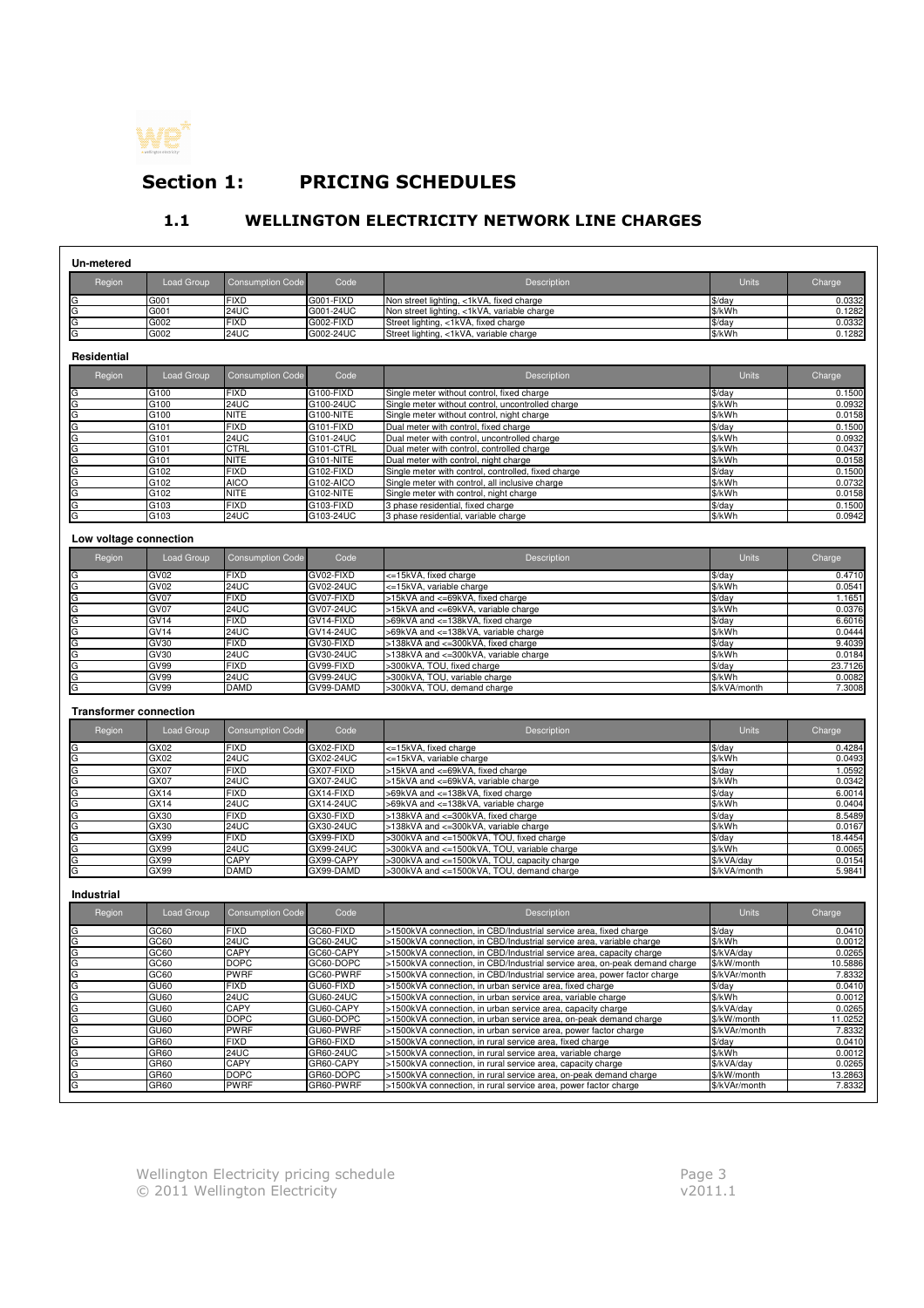

# Section 2: **ELECTRICITY PRICING**

The Distributor's standard Electricity Network line charges are designed to cover the cost of transporting Electricity over the Electricity Network to End-Consumer's homes and businesses.

See section 1.1 for line charges applicable to the Wellington Electricity Network.

# 2.1 GENERAL TERMS

- (a) Load Group has the same meaning as End-Consumer Load Group.
- (b) Times stated in this module are New Zealand Daylight Time unless otherwise specified

# 2.1.1 Extent of charges

- (a) All charges exclude the provision of Metering Equipment or Load Management equipment which is located at the Point of Connection to the Electricity Network.
- (b) All charges exclude the cost of the End-Consumer Fittings.
- (c) All charges are exclusive of Goods and Services Tax (GST).

# 2.1.2 Transmission costs

- (a) All charges exclude loss constraint excess payments (loss rental rebates) and ancillary service charges. The Distributor will distribute (or invoice as the case may be) these amounts to Retailers. The amounts will be distributed or charged to Retailers in proportion to their share of the kWh volumes reconciled each month from each Regional Network.
- (b) The Distributor will charge a transmission administration fee of \$13,875 per month. The fee will be allocated to Retailers in proportion to their share of the kWh volumes reconciled each month from each Regional Network.

# 2.1.3 Council utility rates

- (a) Local Council rates levied on the Distributor are passed on in the form of a council utility charge. The council utility charge is a fixed charge per ICP or any other Point of Connection (including un-metered connections such as street lights) in the respective rateable pricing region.
- (b) For Wellington the council utility charge is 0.0335 \$/day. Where possible the council utility charge is incorporated into the fixed \$/day charges for each Load Group as outlined in section 2.1.5.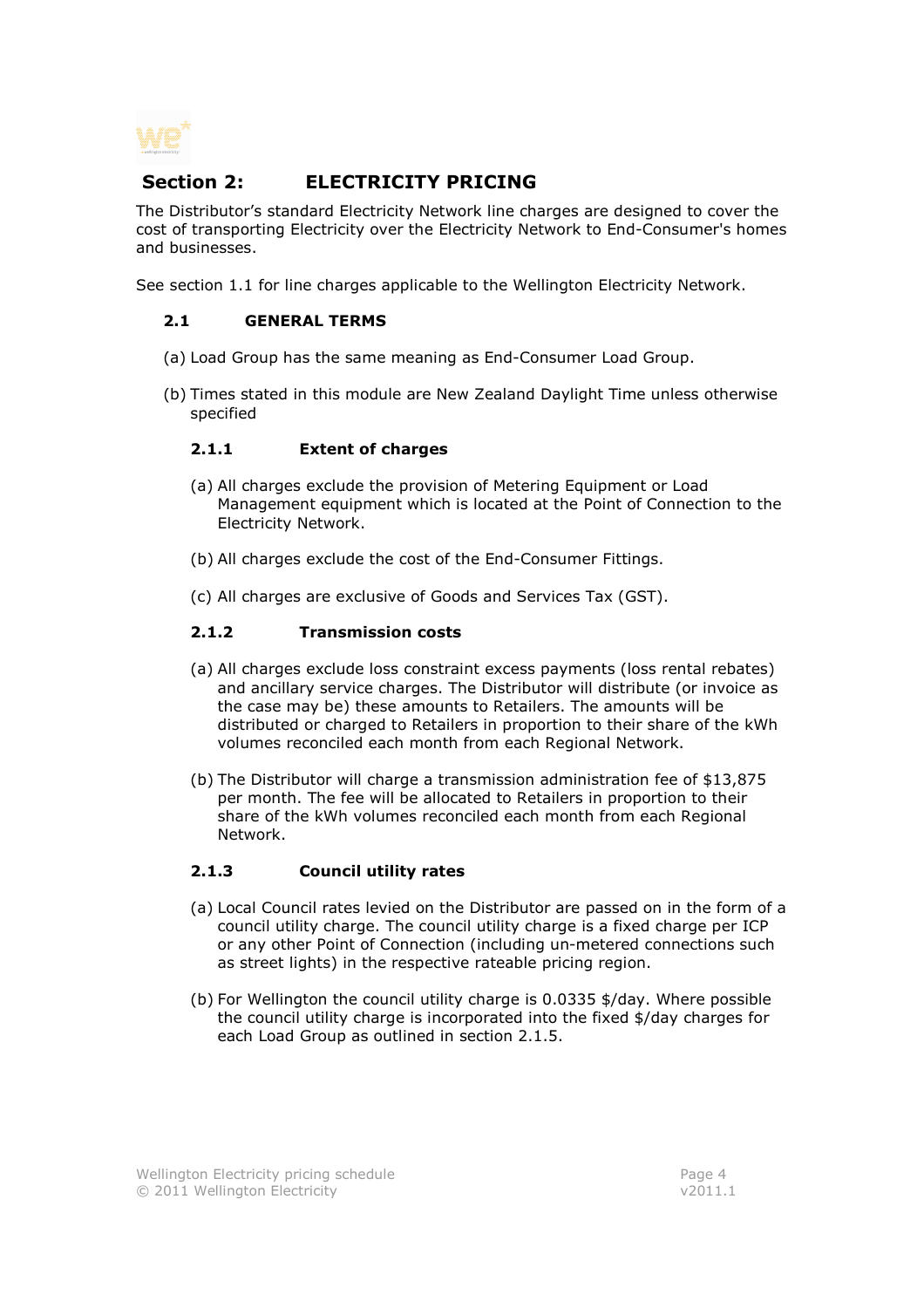

# 2.1.4 Specifying the Regional Electricity Networks

The Regional Electricity Network that End-Consumers are supplied from is determined by the relevant Injection Point. The Injection Points and the corresponding Regional Electricity Network are shown in the table below;

| <b>Regional Electricity</b><br><b>Network</b> | <b>Central</b><br><b>Regional</b><br><b>Network</b> |
|-----------------------------------------------|-----------------------------------------------------|
| <b>Pricing region</b>                         | Wellington                                          |
| Transpower                                    | Haywards                                            |
| transmission system:                          | Melling                                             |
| <b>Injection Points</b>                       | Gracefield                                          |
|                                               | <b>Upper Hutt</b>                                   |
|                                               | Takapu Rd                                           |
|                                               | Pauatahanui                                         |
|                                               | Wilton                                              |
|                                               | Central Park                                        |
|                                               | Kaiwharawhara                                       |

#### 2.1.5 Description of consumption category options

Various pricing options are available for different meter configurations within Load Groups. The following options are used within the pricing schedules (not all options are available in all Load Groups);

| <b>Consumption</b><br>category | <b>Consumption</b><br>code | <b>Details</b>                                                                                                                                                                                                                         |
|--------------------------------|----------------------------|----------------------------------------------------------------------------------------------------------------------------------------------------------------------------------------------------------------------------------------|
| Controlled                     | <b>CTRL</b>                | Can be controlled at any time for a maximum of 5 hours in<br>any 24 hour period. Only available to load permanently wired<br>to a separate meter (refer to 2.1.6 for eligibility for<br>controlled charges).                           |
| All inclusive<br>controlled    | <b>AICO</b>                | A 24 hour supply with associated appliances that can be<br>controlled at any time for a maximum of 5 hours in any 24<br>hour period. Any storage water or space heating on this<br>charge must be controlled - refer to section 2.1.6. |
| Night supply<br>only           | <b>NITE</b>                | Controlled option with power between the hours 11pm -<br>7am, plus a minimum "boost period" of one hour generally<br>between 1pm and 3.30pm. This charge is only available<br>where the load is permanently wired to a separate meter. |
| 24 hr<br>uncontrolled          | 24UC                       | 24 hour supply uncontrolled                                                                                                                                                                                                            |

# 2.1.6 Eligibility for controlled charges

Eligibility for either the AICO or CTRL charge is conditional on a hot water cylinder with a capacity in excess of 50 litres being permanently wired into the Distributor's load management system. The hot water cylinder may be substituted with appliances of a similar rating and load profile such as air conditioning units, swimming or spa pool heaters, electric kilns or storage heating at the Distributors discretion.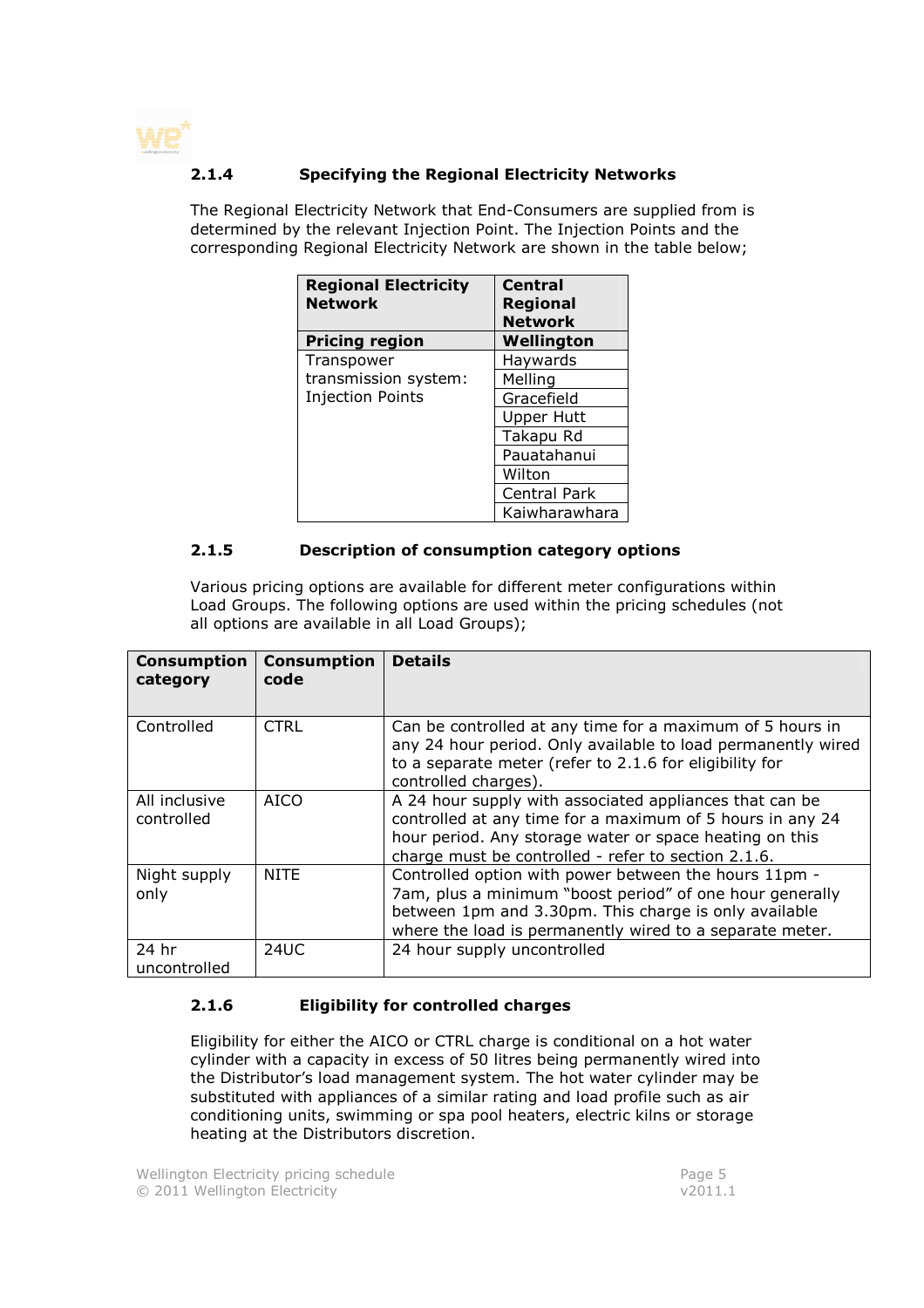

#### 2.1.7 Power factor charges

All charges assume a power factor of not less than 0.95 lagging. A reactive charge for poor power factor is applicable separately. A power factor charge of \$7.8332/kVAr/month will be applied where the End-Consumer's power factor is less than 0.95 lagging.

- (a) The kVAr amount represents twice the largest difference between the kVArh amount recorded in any one 1⁄2 hour period and one third (correct to two decimal places) of the kWh demand recorded in the same 1⁄2 hour period. The charge is applicable only during weekdays, between 7am and 8pm.
- (b) The power factor charge will only be applicable for End-Consumers with TOU metering whose charges do not incorporate a component that is based on kVA demand.

#### 2.1.8 Time periods

The time periods used in the pricing schedules are defined in the following table.

| <b>Period</b> | Wellington     |  |
|---------------|----------------|--|
| Night         | 11:00pm-7:00am |  |
| On-peak       | 7:30am-9:30am  |  |
|               | 5:30pm-7:30pm  |  |

#### 2.1.9 Selection of Load Group

- (a) The Load Group for Residential End-Consumers may be nominated by the Retailer in accordance with the requirements of this pricing module for the various consumption options.
- (b) The Load Group for all other Points of Connection will be set by the Distributor based on the criteria set out in this pricing module.
- (c) Where an End-Consumer requests a new, or an upgrade to, their Point Of Connection that requires or brings forward capital expenditure by the Distributor, the Distributor may apply non-standard charges other than those outlined in section 1.1.

#### 2.1.10 Provision of consumption information

- (a) The Retailer will provide the Distributor with consumption data for each ICP and for each consumption category.
- (b) Each volume will be associated with a consumption category as per the table 2.1.5 and will be submitted using the code as published in the code column of the Wellington electricity network line charge tables in section 1.1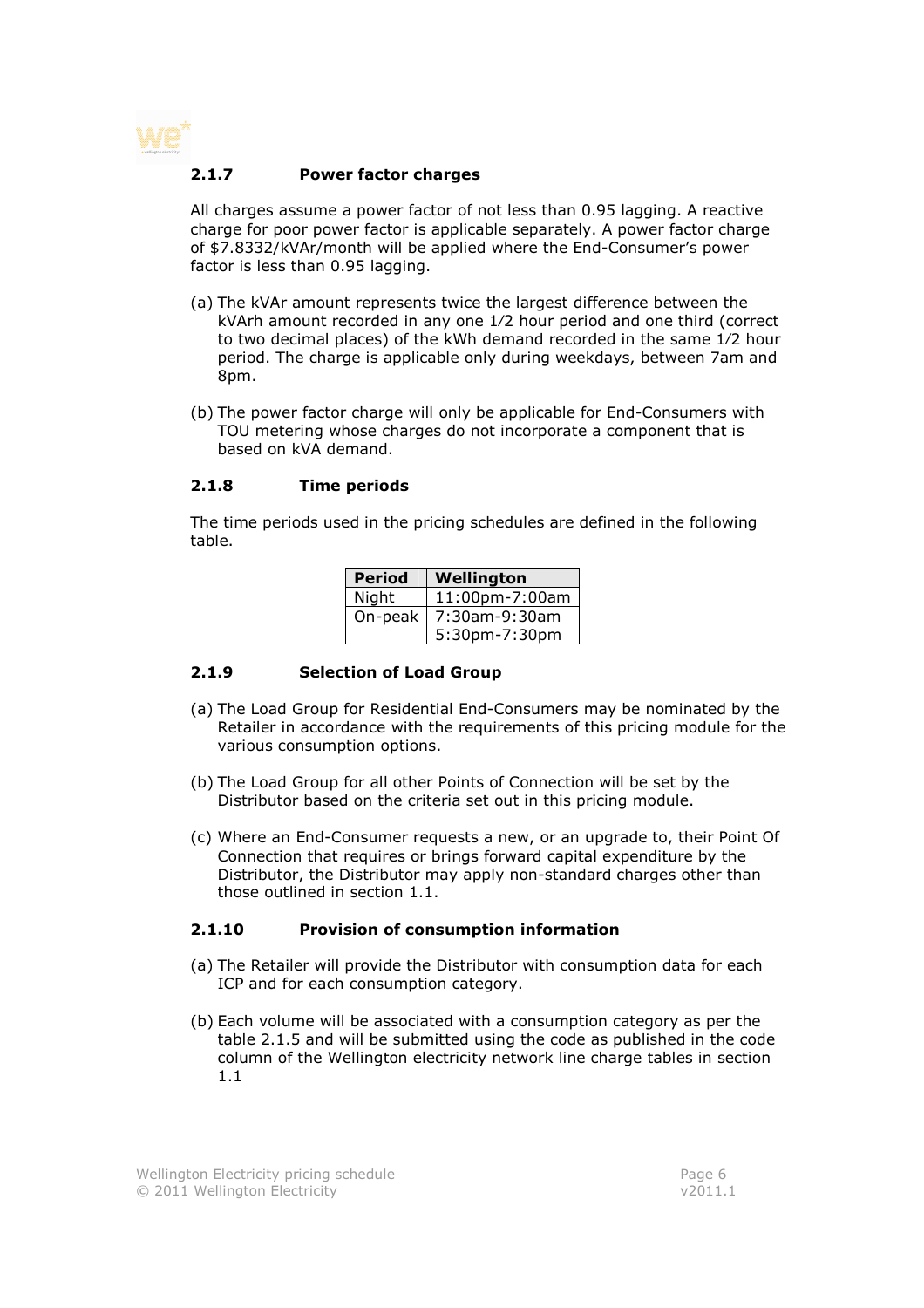

- (c) Where more than one meter at an ICP is in use, but a single variable line charge applies, the consumption data will need to be aggregated before forwarding to the Distributor.
- (d) For some Load Groups it is possible for an ICP to have multiple consumption categories (such as controlled and uncontrolled). Such an ICP will have one Load Group with multiple consumption codes.
- (e) Where a half hourly meter is fitted, there will only be one consumption code. Where there is no variable charge the consumption code will still need to be included with the half hourly volume, and in such cases the billing process will not calculate any variable charge.

# 2.1.11 Calculation of scaled and variable charges

# 2.1.11.1 Electricity Non-Scaleable Volume definition

Electricity Non-Scaleable Volume is the loss-adjusted volume derived from End-Consumers identified by The Distributor as being TOU (time of use) metered, or un-metered.

# 2.1.11.2 Electricity Scaleable Volume definition

Electricity Scaleable Volume is the loss adjusted volume derived from End-Consumers other than those End-Consumers identified in 2.1.11.1.

# 2.1.12 Reconciliation of Electricity Scaleable Volume

- (a) Where the sum of Electricity Scaleable Volume and Electricity Non-Scaleable Volume (after adjustments for estimated volumes) supplied by all Retailers does not reconcile with the total Energy injected into the Network, the Distributor will factor up or down the Electricity Scaleable Volume, by the same percentage for all Retailers to reconcile to the total Energy injected into the Network.
- (b) The volume derived from this calculation will be the basis for calculating variable charges to scaleable ICPs.
- (c) The Retailer's share of Energy injected into the Network includes any projections made by the Distributor where no consumption information is provided by the Retailer for energised ICPs.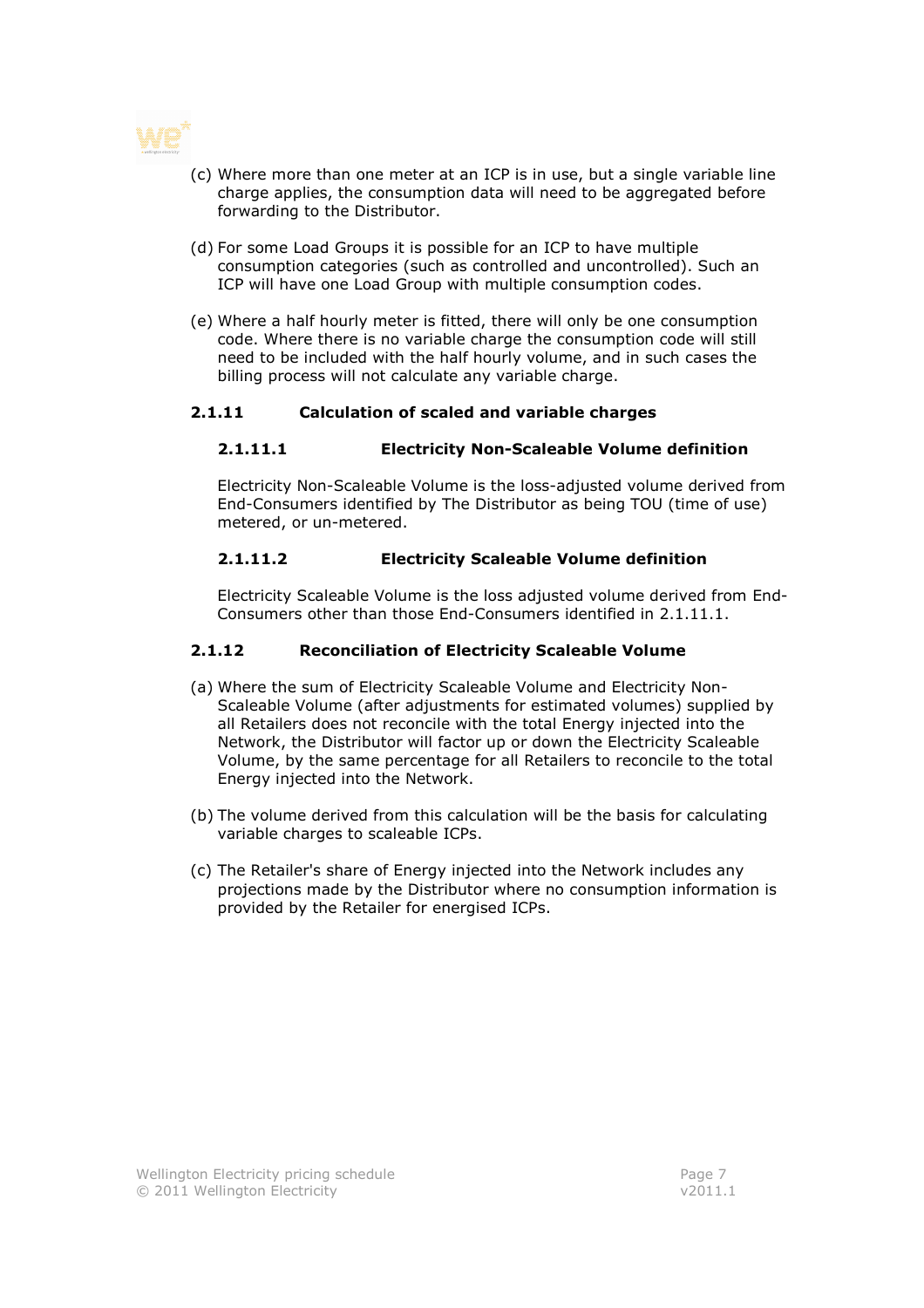

# 2.2 UN-METERED ELECTRICITY LINE CHARGES

This section applies to un-metered End-Consumers less than 1kVA, however End-Consumers greater than 1kVA may be eligible for un-metered at the Distributors discretion. Line charges contain either a fixed or variable charge.

# 2.2.1 Load Group definitions

The structure of the charges for un-metered End-Consumers is shown below;

| Type                | Wellington |
|---------------------|------------|
| Non-street lighting | G001       |
| Street lighting     | G002       |

The non-street lighting Load Group is applicable to un-metered connections less than 1kVA other than street lighting. The street lighting Load Group is applicable to un-metered connections less than 1kVA that are street lighting.

# 2.2.2 Variable charges

- (a) A variable charge applies to all un-metered Load Groups (refer to 2.1.5 for the variable charge descriptions).
	- i For all un-metered supplies 24 hr uncontrolled (24UC) variable charges apply.

#### 2.2.3 Determining consumption

- (a) For un-metered supply other than streetlights, consumption will be determined on a case-by-case basis based on load profile and input wattages. A minimum load factor of 10% will be applied to the input wattage.
- (b) For Un-metered streetlights, the Distributor will administer a database of input wattages and number of fittings. Consumption will be determined by multiplying the input wattage of each fitting in the Distributor's database with the number of night hours as given in the table below:

| <b>Month</b> | Wellington |
|--------------|------------|
| January      | 286        |
| February     | 288        |
| March        | 360        |
| April        | 390        |
| May          | 439        |
| June         | 443        |
| July         | 449        |
| August       | 418        |
| September    | 366        |
| October      | 335        |
| November     | 287        |
| December     | 276        |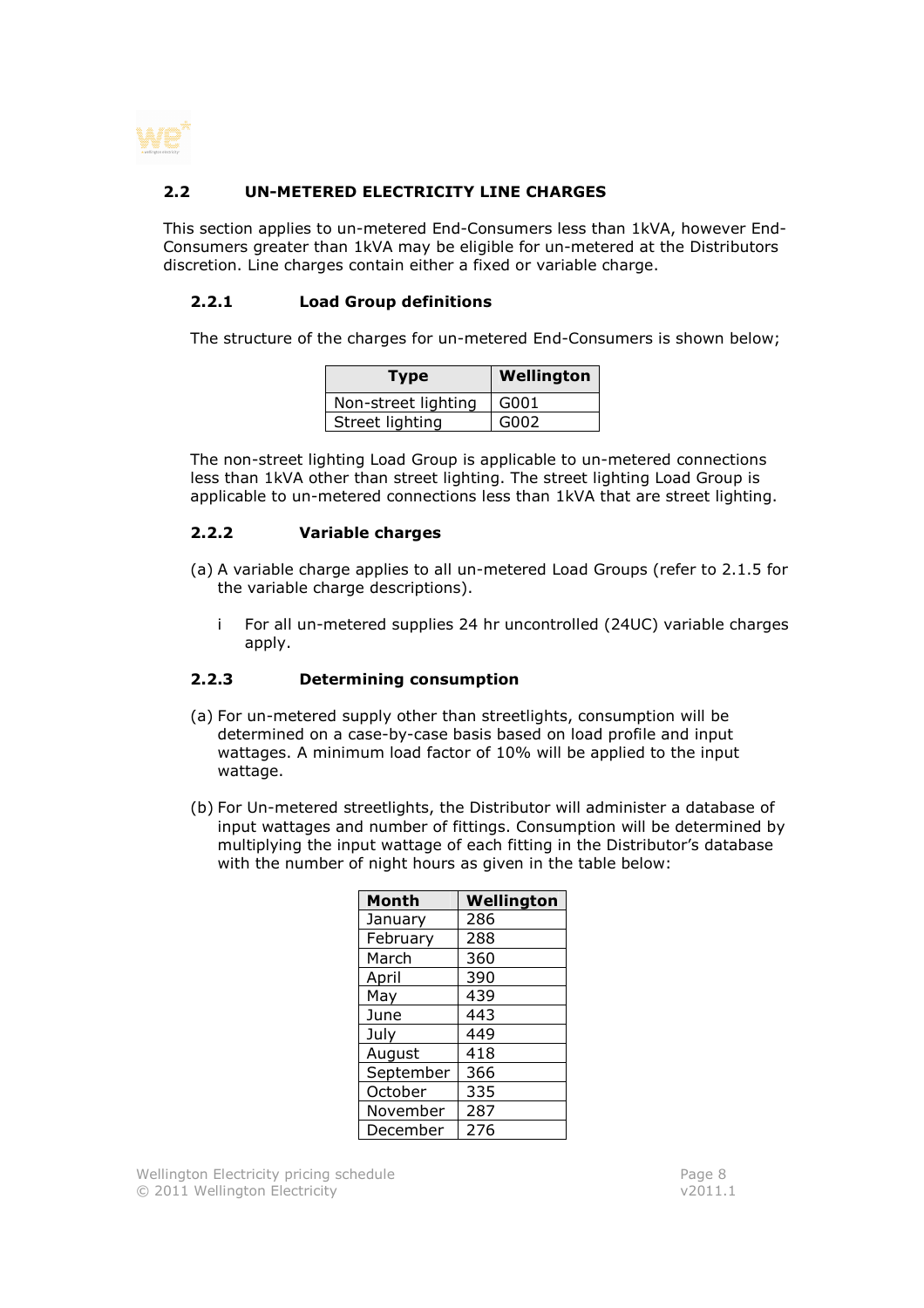

# 2.3 RESIDENTIAL ELECTRICITY PRICING

This section applies to all Residential End-Consumers in a private dwelling not normally used for any business activity.

#### 2.3.1 Load Group definitions

The structure of the charges for Residential End-Consumers is shown below;

| Residential       | Single meter                           |      | <b>Two meters</b> | 3 phase |
|-------------------|----------------------------------------|------|-------------------|---------|
| <b>Load Group</b> | Uncontrolled   Controlled   Controlled |      |                   |         |
| Wellington        | G <sub>100</sub>                       | G102 | G101              | G103    |

- (a) The single meter uncontrolled Load Group is applicable to all residential End-Consumers with a single meter but with no load connected to the Distributor's load management system,
- (b) The single meter controlled Load Group is applicable to all residential End-Consumers with a single meter, with load connected to the Distributor's load management system,
- (c) The two meter controlled Load Group is applicable to all residential End-Consumers with two meters, one meter recording consumption for load connected to the Distributor's load management system and one meter recording consumption for load not connected to the Distributor's load management system,
- (d) The 3 phase Load Group is applicable to all residential End-Consumers with a 3 phase connection.

#### 2.3.2 Variable charges

- (a) There are different variable charges for each Load Group (refer to 2.1.5 for the variable charge descriptions).
	- i For single meter uncontrolled configurations 24 hr uncontrolled (24UC) variable charges apply.
	- ii For single meter controlled configurations all inclusive controlled (AICO) variable charges apply.
	- iii For two meter configurations both controlled (CTRL) and 24 hr uncontrolled (24UC) variable charges apply (controlled charge subject to load permanently wired to a separate meter).
	- iv For 3 phase configurations 24 hr uncontrolled (24UC) variable charges apply.
	- v Night charge (NITE) is available to all residential options except 3 phase supplies.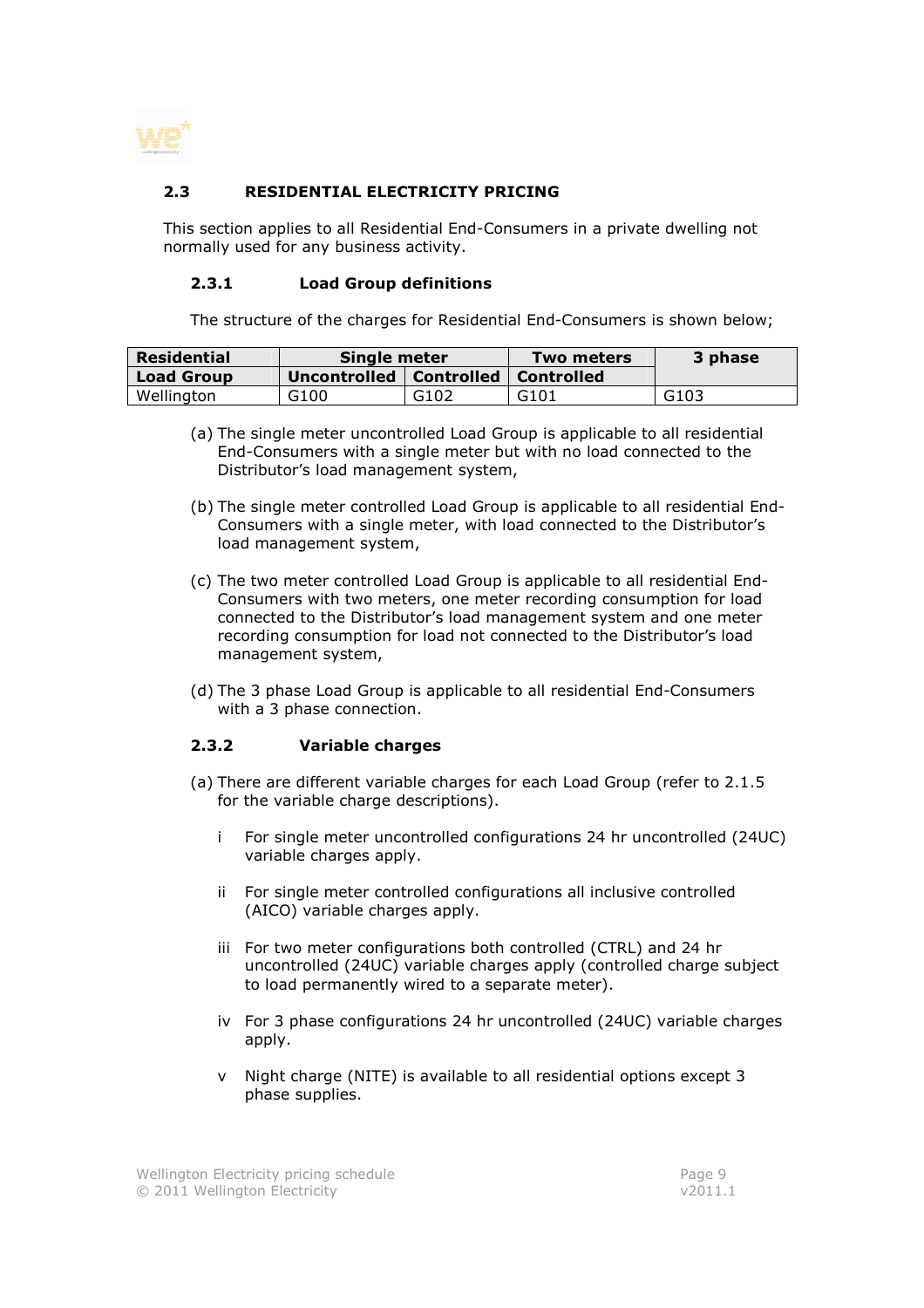

vi Consumption submitted on a consumption code not appropriate for the End-Consumers Load Group will be charged at the default charge for that Load Group. The default charge will be determined as the highest variable charge applicable for that Load Group.

# 2.3.3 Fixed charges

(a) Different fixed charges apply to each Load Group.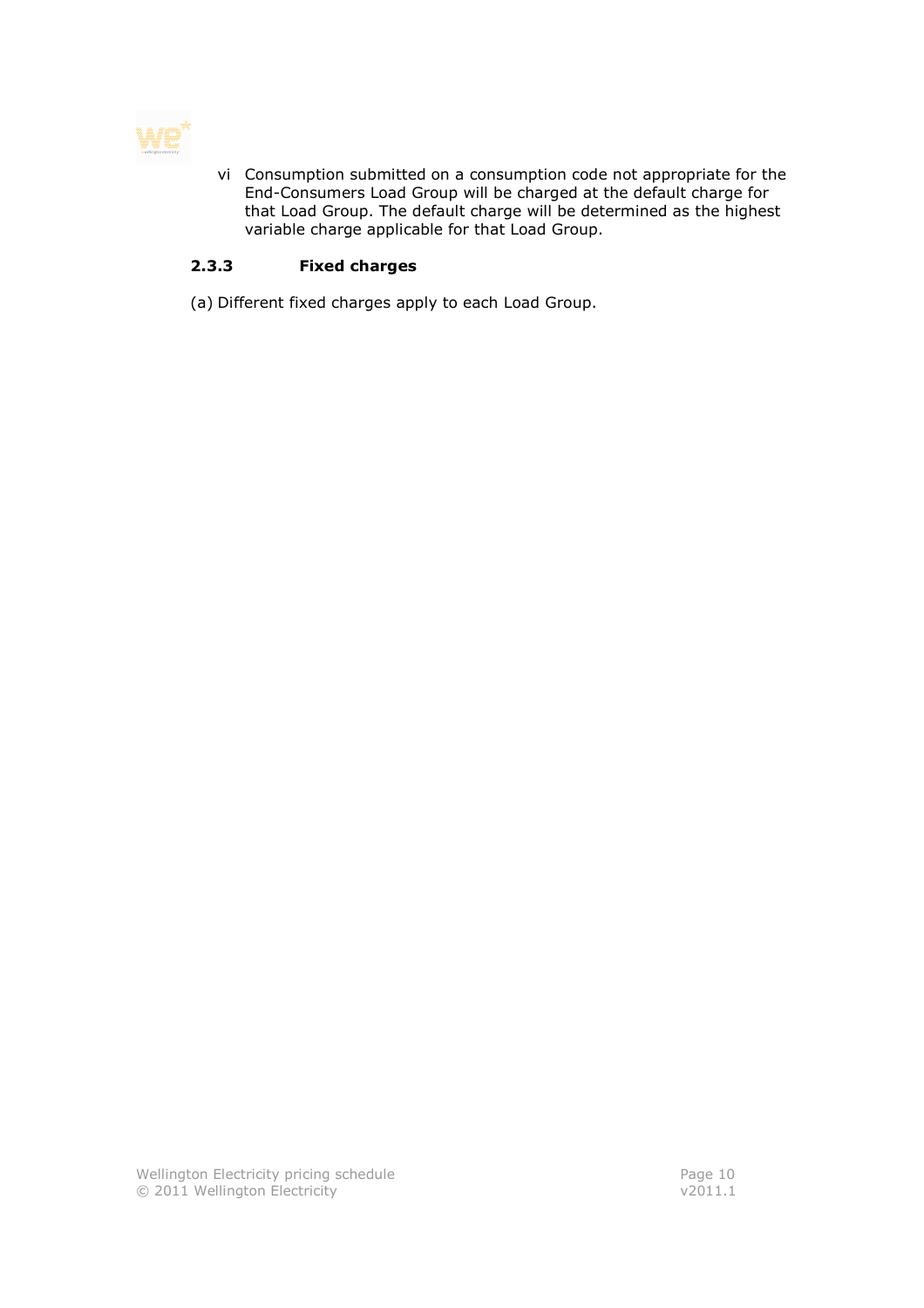

#### COMMERCIAL ELECTRICITY PRICING

This section applies to all non-Residential End-Consumers up to and including 300kVA capacity.

#### 2.3.4 Load Group definitions

Commercial pricing is divided into two types of connection, low voltage connections and transformer connections.

- (a) A transformer connection is where the End-Consumer receives a supply from transformers owned by the Distributor but dedicated to supply a single End-Consumer.
- (b) A low voltage connection is where an End-Consumer receives supply from the Distributors low voltage network.

The structure of the charges for Commercial End-Consumers with a transformer connection is shown below;

| <b>Capacity</b>            | Wellington       |
|----------------------------|------------------|
| $\epsilon$ = 15kVA         | GX02             |
| >15kVA and <= 69kVA        | GX07             |
| $>69$ kVA and $<=138$ kVA  | GX <sub>14</sub> |
| $>138$ kVA and $<=300$ kVA | GX30             |

The structure of the charges for Commercial End-Consumers with a low voltage connection is shown below;

| <b>Capacity</b>              | Wellington |
|------------------------------|------------|
| $\epsilon$ = 15kVA           | GV02       |
| $>15kVA$ and $<=69kVA$       | GV07       |
| $>69$ kVA and $\lt$ = 138kVA | GVI4       |
| $>138$ kVA and $<=300$ kVA   | GV30       |

# 2.3.5 Variable charges

- (a) A variable charge applies to all commercial Load Groups (refer to 2.1.5 for the variable charge descriptions).
	- i For all Commercial supplies 24 hr uncontrolled (24UC) variable charges apply.

#### 2.3.6 Fixed charges

(a) Different fixed charges apply to each Load Group.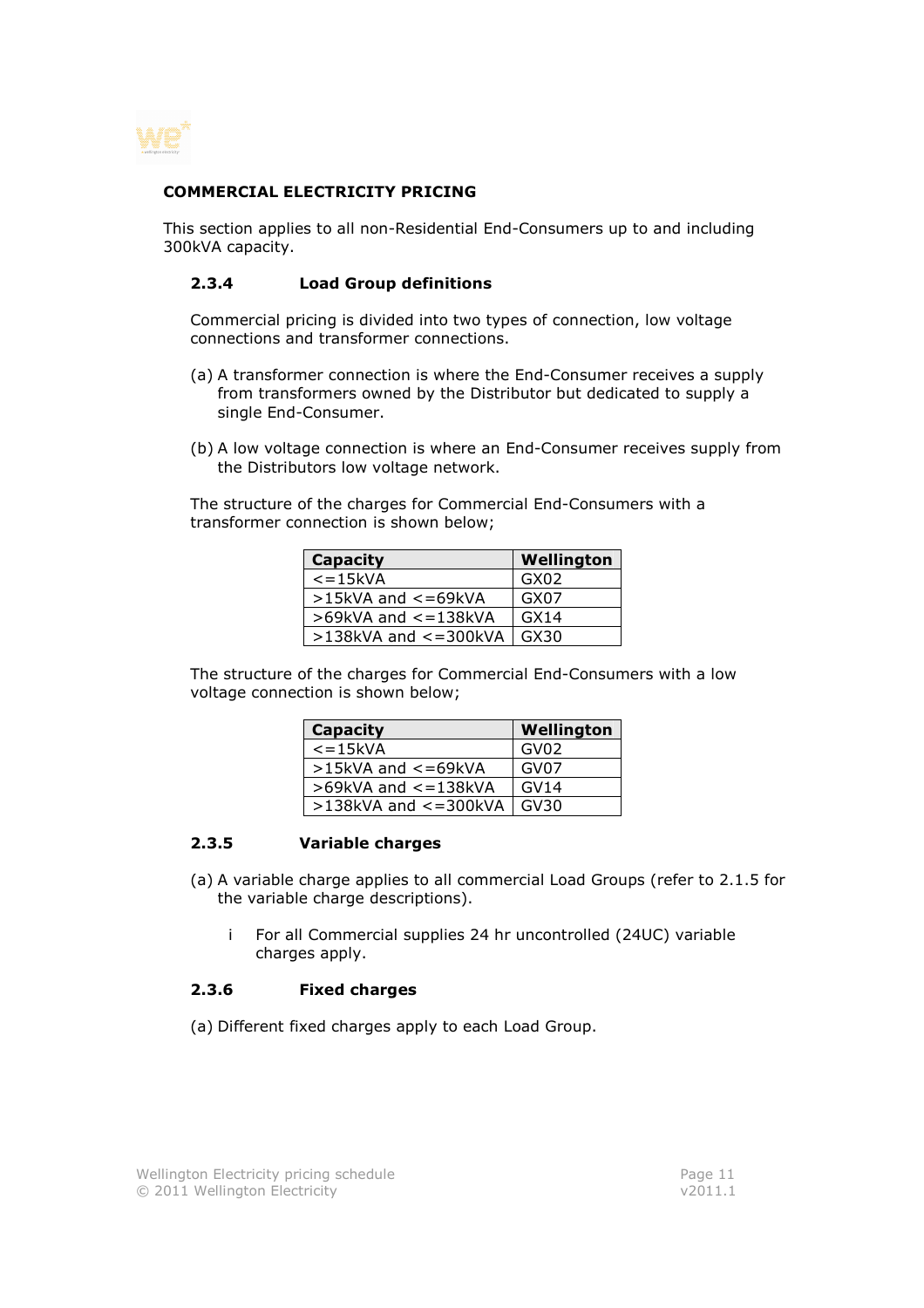

# 2.4 INDUSTRIAL ELECTRICITY PRICING

This section applies to all non Residential End-Consumers greater than 300kVA capacity.

# 2.4.1 Load Group definitions

Industrial pricing less than or equal to 1500kVA is divided into two types of connection, low voltage connections and transformer connections;

- (a) A transformer connection is where the End-Consumer receives a supply from transformers owned by the Distributor but dedicated to supply a single End-Consumer.
- (b) A low voltage connection is where an End-Consumer receives supply from the Distributor's low voltage network.

Industrial pricing greater than 1500kVA is divided into three service areas, CBD/Industrial, Urban and Rural. The service areas are defined in section 2.8.3.

The structure of the charges for Industrial End-Consumers is shown below;

| <b>Connection type</b> | Capacity                     | Wellington |
|------------------------|------------------------------|------------|
| Transformer connection | $>$ 300kVA and $<$ = 1500kVA | GX99       |
| Low voltage            | $>$ 300kVA and $<$ =1500kVA  | GV99       |
|                        | >1500kVA                     | GC60       |
|                        |                              | GU60       |
|                        |                              | GR60       |

#### 2.4.2 Variable charges

- (a) A variable charge applies to all industrial Load Groups (refer to 2.1.5 for the variable charge descriptions).
	- i For all Commercial supplies 24 hr uncontrolled (24UC) variable charges apply.

#### 2.4.3 Fixed charges

(a) Different fixed charges apply to each Load Group.

# 2.4.4 Capacity charges

- (a) Different capacity charges apply to each Load Group.
- (b) The capacity charge is based on the capacity dedicated by the Distributor to supplying the End-Consumer's Equipment. For a transformer connection, capacity is determined by transformer size. For a low voltage connection, capacity is determined by End-Consumer Anytime Maximum Demand or fuse size (where installed). Where the available capacity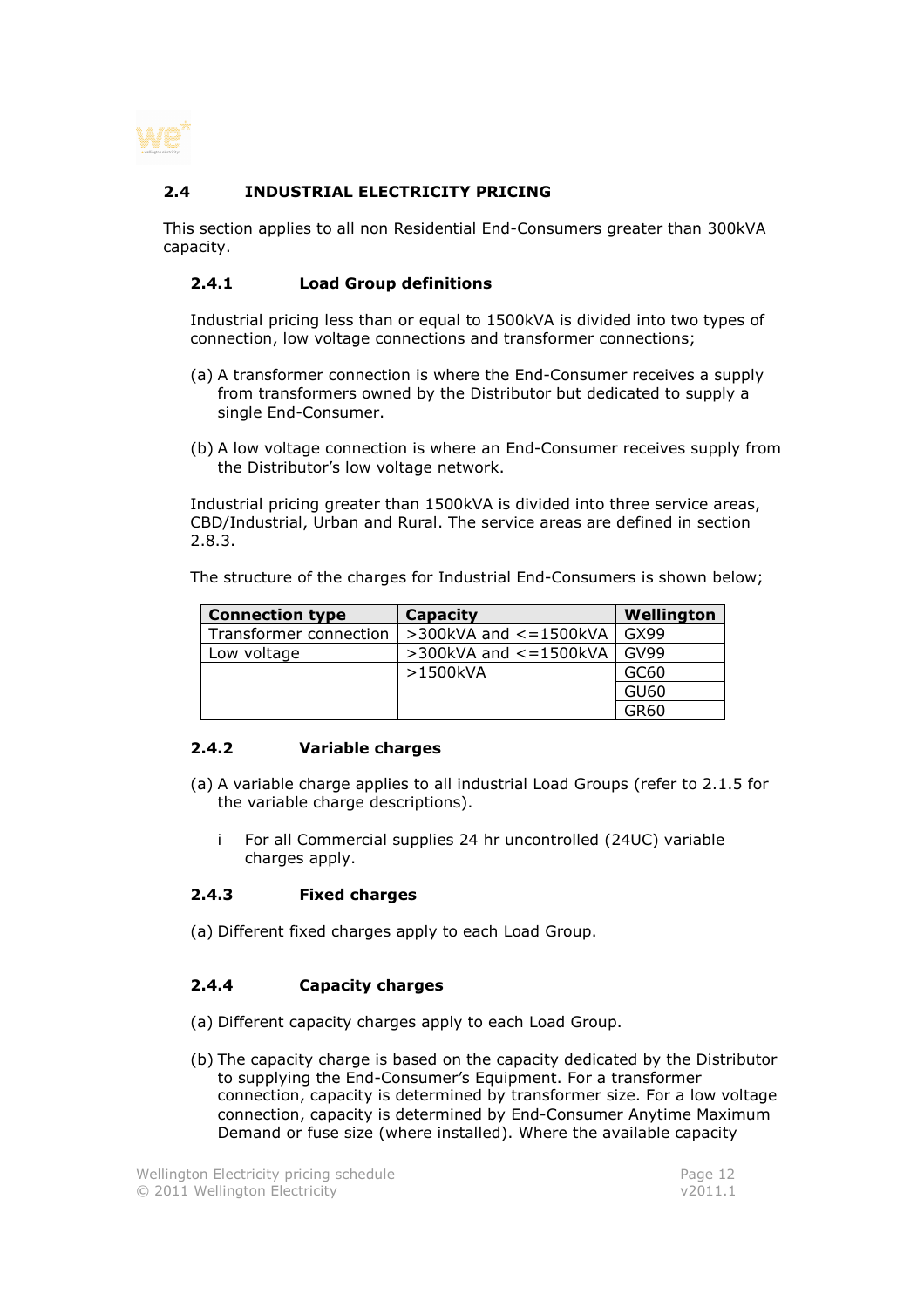

exceeds the requirement of the End-Consumer's equipment, the Distributor may reduce the capacity rating to an assessed rating, and may install a fuse or current limiting device limiting the available capacity to the assessed rating.

(c) The Distributor may reduce the available capacity of the dedicated transformers to the size of the assessed rating, on giving one month's notice in writing of its intentions to the Retailer.

# 2.4.5 Demand charges

(a) Different demand charges apply to each Load Group.

- i For industrial customers with a capacity less than or equal to 1500kVA, demand (DAMD) is defined as the maximum demand during the month, where the kVA demand is twice the maximum kVA half hourly reading during the month to which the charges apply.
- ii For industrial customers with a capacity greater than 1500kVA, demand (DOPC) is defined as the maximum demand during on-peak periods, where the kW demand is twice the maximum kWh half hourly reading within the on-peak periods. The on-peak periods are defined as 7:30am to 9:30am and 5:30pm to 7:30pm on weekdays (including public holidays). Different on-peak charges are applied to different geographical service areas. The service areas are specified in 2.8.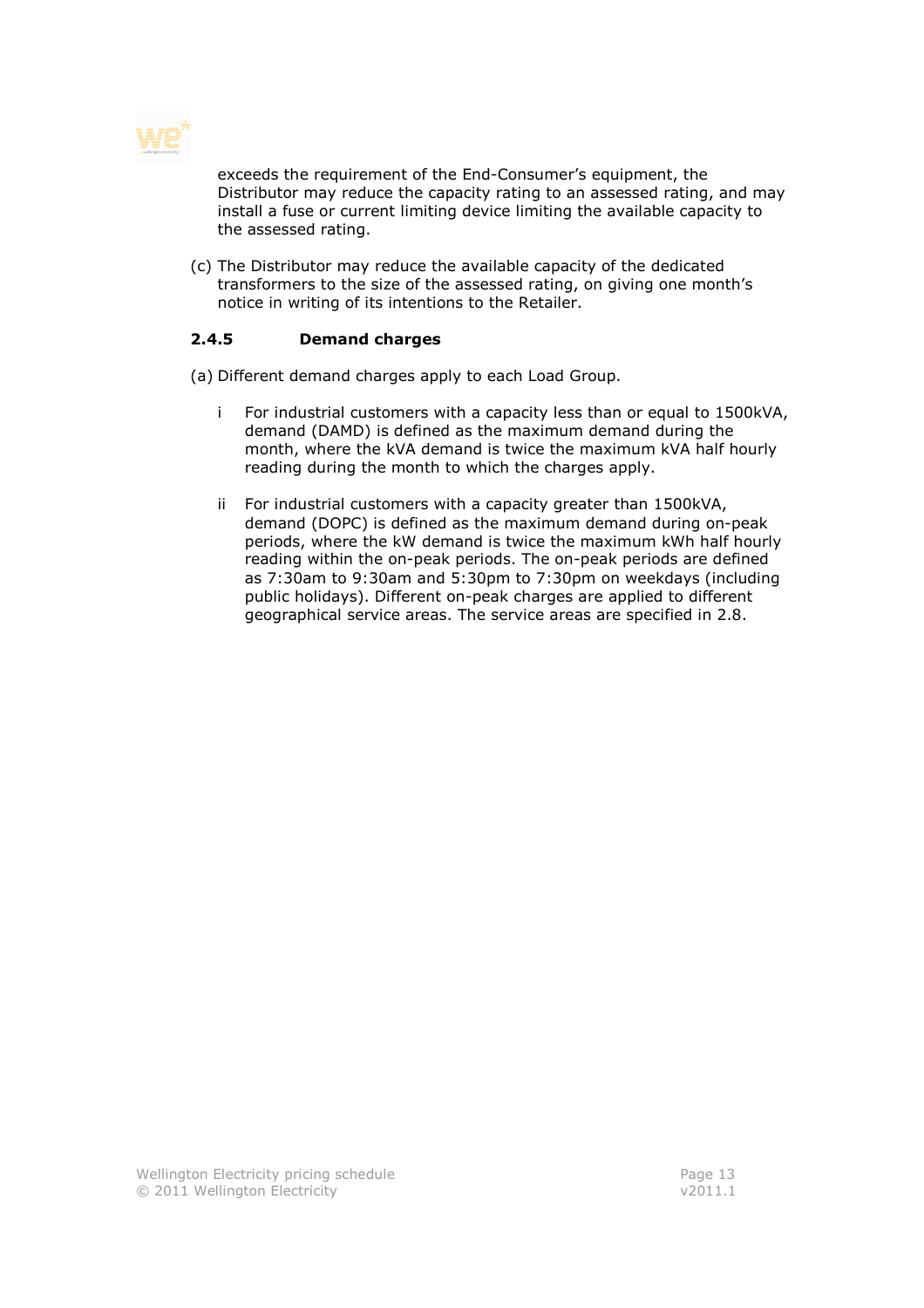

# 2.5 EMBEDDED GENERATION

Each Generator connected to the Network will be subject to a separate agreement. The line charge will be calculated in accordance with the prevailing pricing policy. The line charge will be dependent upon location, the type of connection, the size of the Generator and operating pattern.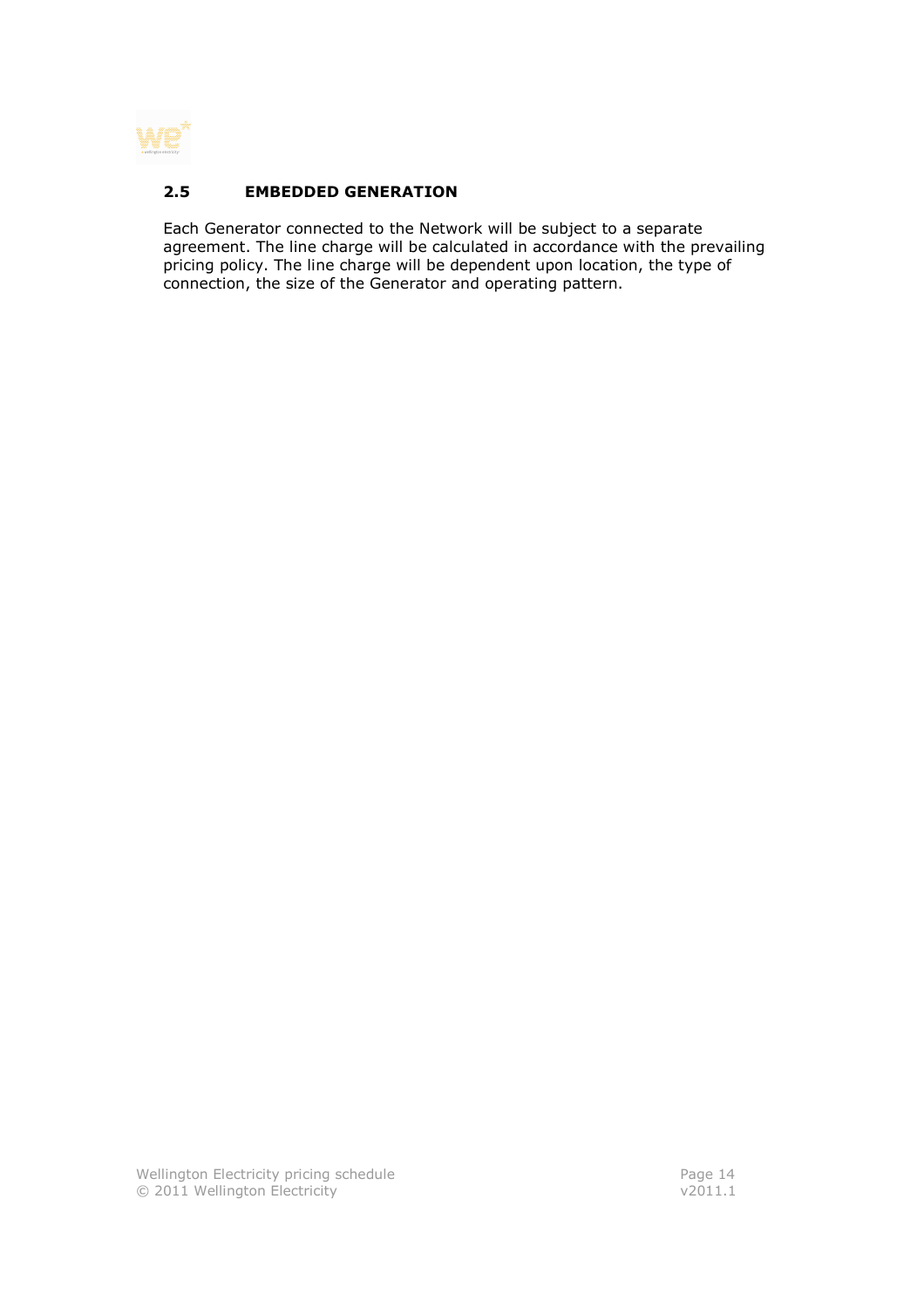

# 2.6 ELECTRICITY NETWORK LOSS FACTORS

Losses and Loss Factors may be reviewed and may be amended by the Distributor from time to time, on reasonable notice to the Retailer, to ensure that they reflect Unaccounted for Electricity on the Network as accurately as possible.

#### 2.6.1 Loss Factors

- (a) For the purpose of calculating Network line charges, unless otherwise specified, the Loss Factors detailed in this section do not need to be applied to the measured or calculated Energy conveyed to Points of Connection.
- (b) Loss Factors will be applied to the metered Energy consumption measured at the Point of Connection for reconciliation/allocation purposes. The line charge will be applied to the metered Energy consumption (subject to further adjustment to the aggregated volume through scaling).

#### 2.6.2 Electricity Network Loss Factors

| Distribution Losses by metering voltage, transformer connection and Load |                                  |                                                        |                                                         |
|--------------------------------------------------------------------------|----------------------------------|--------------------------------------------------------|---------------------------------------------------------|
| <b>Loss</b><br><b>Factor</b>                                             | <b>End-Consumers</b><br>metering | <b>Distribution Loss ratios</b><br>with respect to the | <b>Distribution Loss</b><br><b>Factors with respect</b> |
| code                                                                     | voltage                          | injection point meter                                  | to the ICP meter                                        |
| <b>Wellington pricing region</b>                                         |                                  |                                                        |                                                         |
| VECG1                                                                    | LV                               | 5.01%                                                  | 1.0527                                                  |
| VECG2                                                                    | LV                               | 2.72%                                                  | 1.0280                                                  |
| VECG3                                                                    | I V                              | 2.72%                                                  | 1.0280                                                  |
| VECG4                                                                    | HV                               | 1.42%                                                  | 1.0144                                                  |

#### 2.6.3 Loss Factor look up codes

The following table summarise the Loss Factor codes detailed in the Network Loss table (above).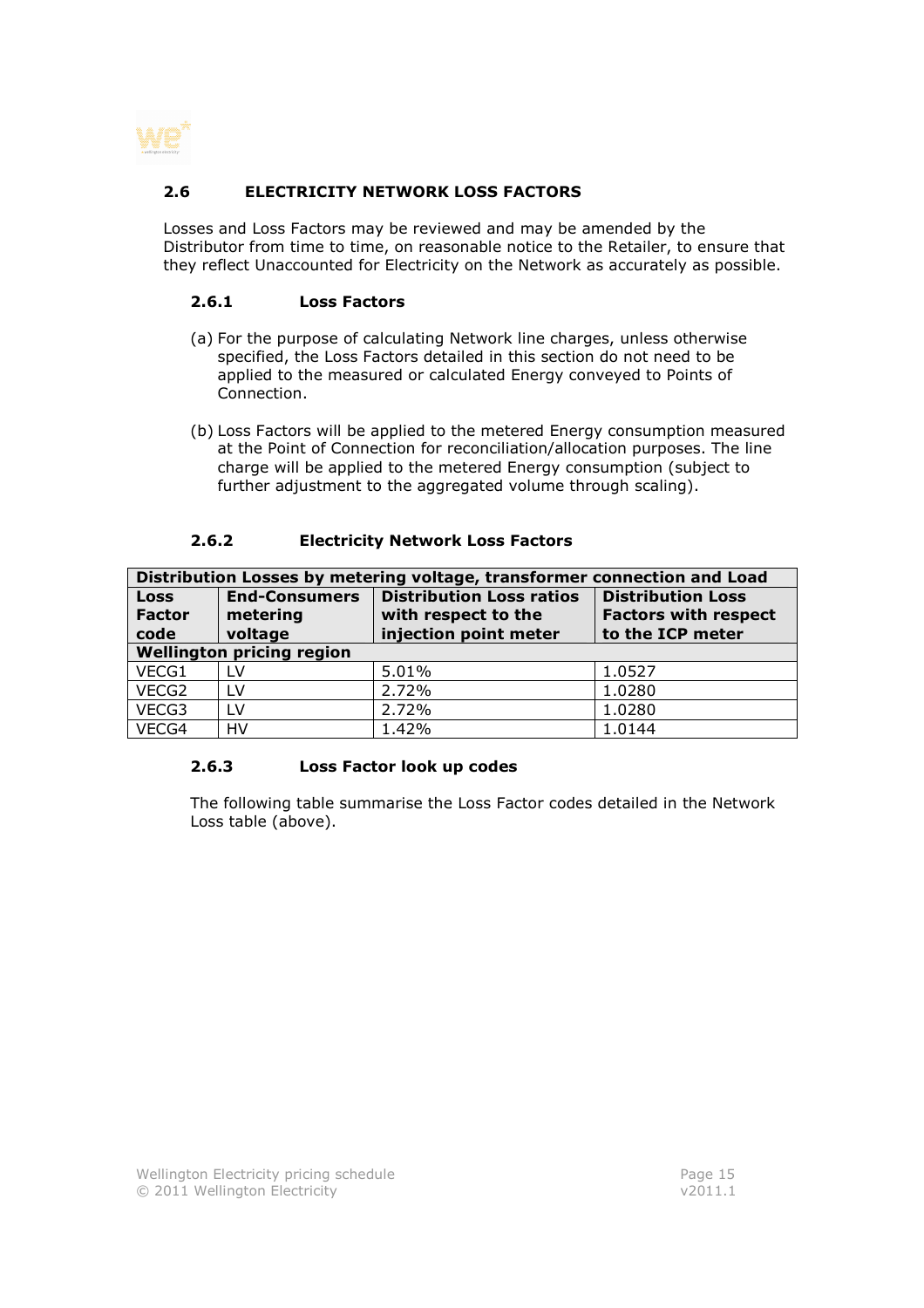

# 2.6.3.1 Wellington Loss Factor look up codes

| <b>Wellington Network distribution Losses by Load Group</b> |       |                                                               |  |  |
|-------------------------------------------------------------|-------|---------------------------------------------------------------|--|--|
| <b>Load Group</b>                                           |       | Loss factor code (LV metered)   Loss Factor code (HV metered) |  |  |
| <b>Un-metered</b>                                           |       |                                                               |  |  |
| G001                                                        | VECG1 | $\overline{\phantom{a}}$                                      |  |  |
| G002                                                        | VECG1 | $\overline{\phantom{a}}$                                      |  |  |
| <b>Residential</b>                                          |       |                                                               |  |  |
| G100                                                        | VECG1 | $\overline{\phantom{a}}$                                      |  |  |
| G101                                                        | VECG1 |                                                               |  |  |
| G102                                                        | VECG1 | $\overline{\phantom{a}}$                                      |  |  |
| G103                                                        | VECG1 | $\overline{\phantom{a}}$                                      |  |  |
| <b>Small commercial</b>                                     |       |                                                               |  |  |
| GV <sub>02</sub>                                            | VECG1 | $\overline{\phantom{a}}$                                      |  |  |
| GV07                                                        | VECG1 | $\overline{a}$                                                |  |  |
| <b>GV14</b>                                                 | VECG1 | $\overline{\phantom{a}}$                                      |  |  |
| GV30                                                        | VECG1 | $\overline{\phantom{a}}$                                      |  |  |
| GX02                                                        | VECG2 | VECG4                                                         |  |  |
| GX07                                                        | VECG2 | VECG4                                                         |  |  |
| GX14                                                        | VECG2 | VECG4                                                         |  |  |
| GX30                                                        | VECG2 | VECG4                                                         |  |  |
| <b>Industrial</b>                                           |       |                                                               |  |  |
| <b>GV99</b>                                                 | VECG3 |                                                               |  |  |
| GX99                                                        | VECG3 | VECG4                                                         |  |  |
| GC60                                                        | VECG3 | VECG4                                                         |  |  |
| GU60                                                        | VECG3 | VECG4                                                         |  |  |
| GR60                                                        | VECG3 | VECG4                                                         |  |  |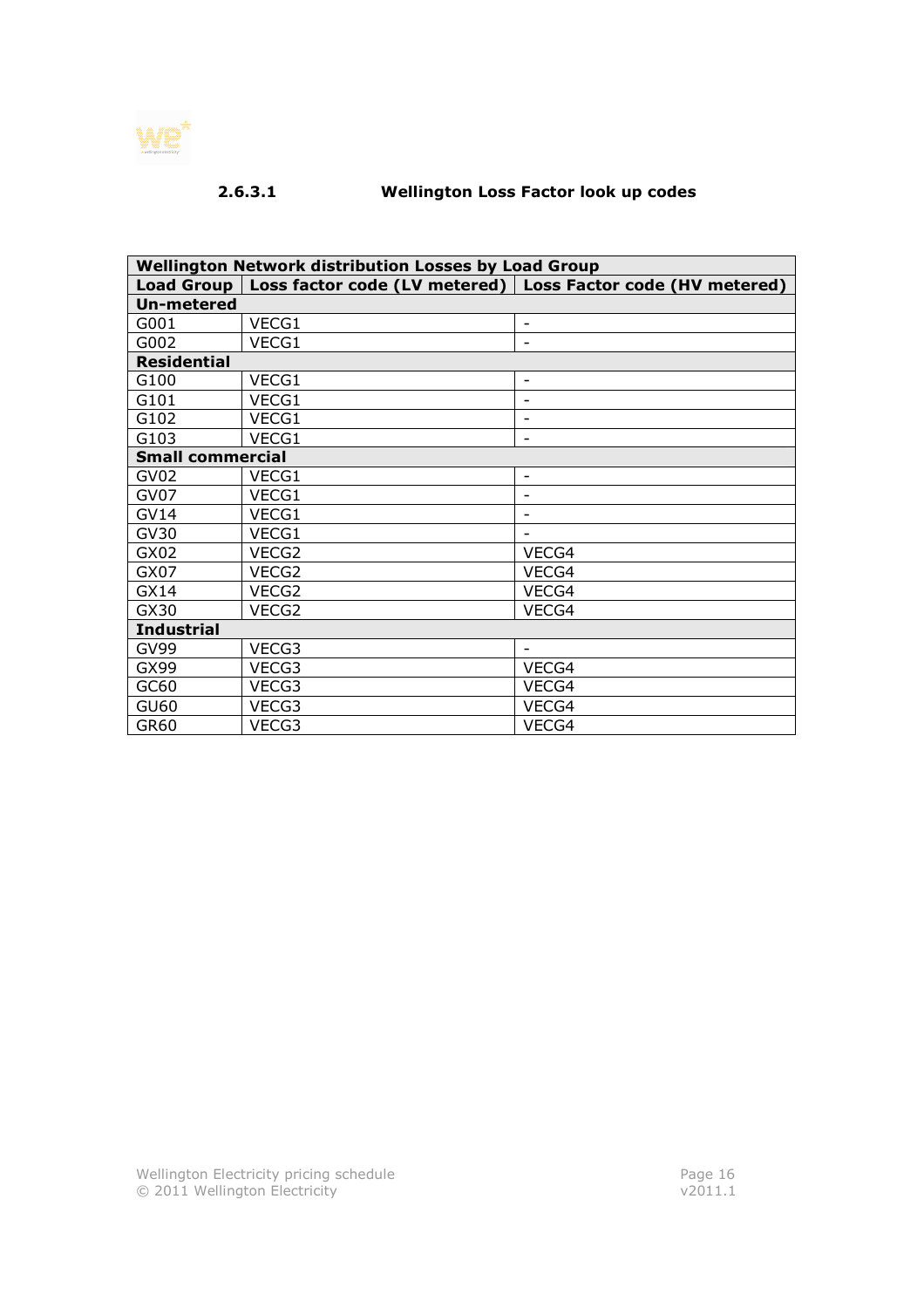

# 2.7 OTHER CHARGES - ELECTRICITY

Unless stated otherwise below, all charges will be invoiced directly to the Retailer by the Distributor and not to the End-Consumer.

All Non-Network Fault work, Retailer or End-Consumer services not listed below will be charged to the Retailer on a time and materials basis at market rates.

| #             | Fee                                                                 | <b>Electricity</b> |
|---------------|---------------------------------------------------------------------|--------------------|
|               |                                                                     | charge             |
| $\mathbf{1}$  | New connection fee                                                  | \$75 per Point     |
|               | This fee is payable when the Distributor Energises a new Point of   | of Connection      |
|               | Connection for the first time, by inserting the fuse.               |                    |
|               | Any additional site visits required by the Distributor with regard  |                    |
|               | to a new connection will incur a site visit fee. For example, where |                    |
|               | a site is not ready, insufficient or incorrect information is       |                    |
|               | provided and where the physical status of a new connection          |                    |
|               | needs to be inspected by the Distributor.                           |                    |
| $\mathcal{P}$ | Site visit fee                                                      | \$150 per site     |
|               | Payable for any site visit by the Distributor, including Non-       | visit              |
|               | Network call out, temporary disconnection, urgent after hours       |                    |
|               | disconnection, vacant site disconnection and reconnection,          |                    |
|               | permanent disconnection and change of capacity (where the           |                    |
|               | capacity change can be completed by changing fuse size within       |                    |
|               | the existing fuse holder. Work in excess of this will be charged    |                    |
|               | directly to the End-Consumer on a time and materials basis at       |                    |
|               | market rates).                                                      |                    |
| 3             | Late, incorrect or incomplete consumption fee data                  | \$90 per hour      |
|               | This fee is payable where consumption data required in this         |                    |
|               | Agreement from the Retailer to the Distributor, does not comply     |                    |
|               | with the requirement of this agreement.                             |                    |
|               | It will be charged on the basis of the actual time spent by a       |                    |
|               | billing analyst to review, correct, validate and reconcile the      |                    |
|               | information.                                                        |                    |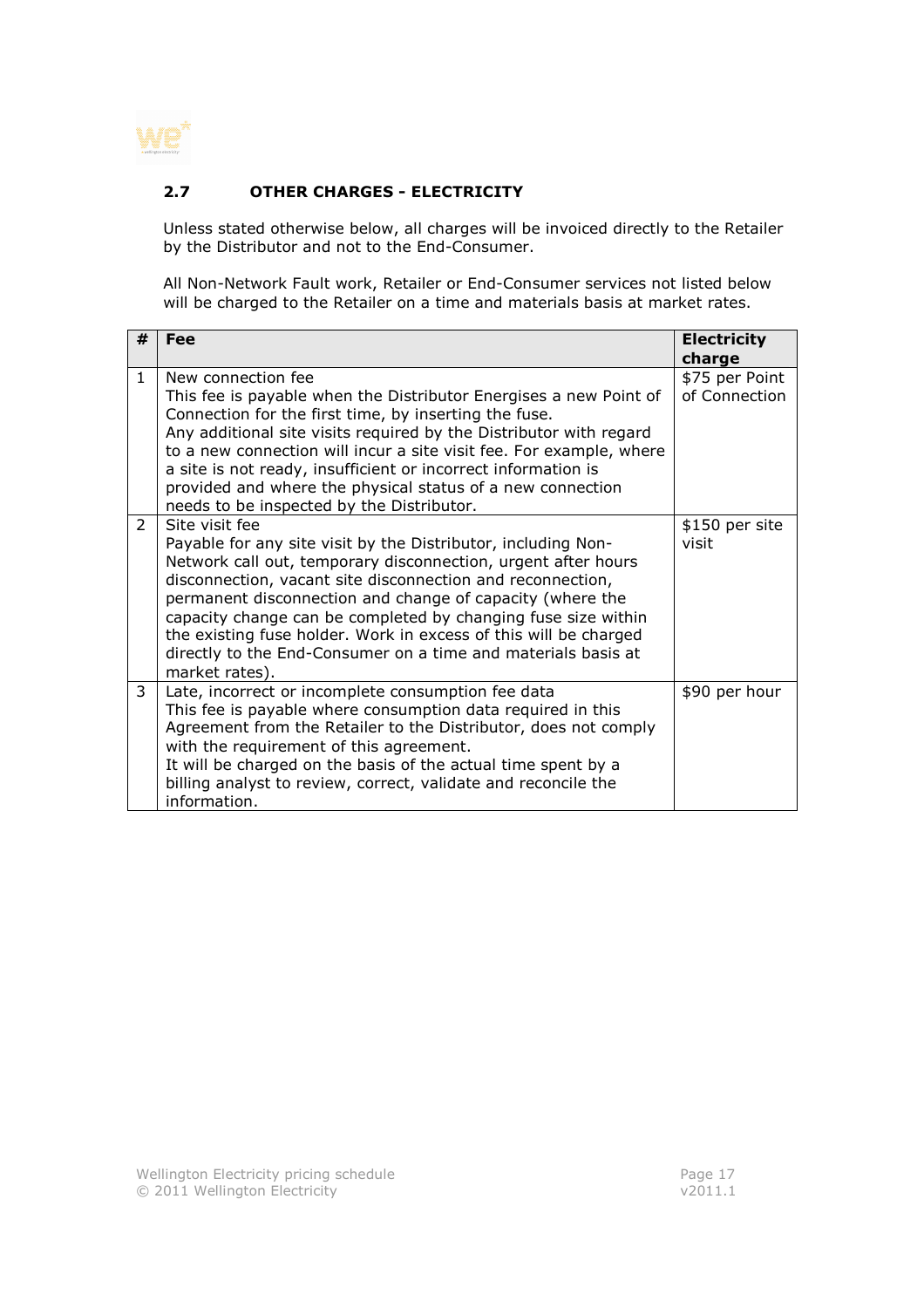

# 2.8 SERVICE AREAS AND SERVICE LEVELS

Service areas and service levels are presented in the following maps.

# 2.8.1 Residential Service Areas - Wellington Network

# **Standard Service Levels**

Wellington region - Residential customers



Effective: 1 May 2005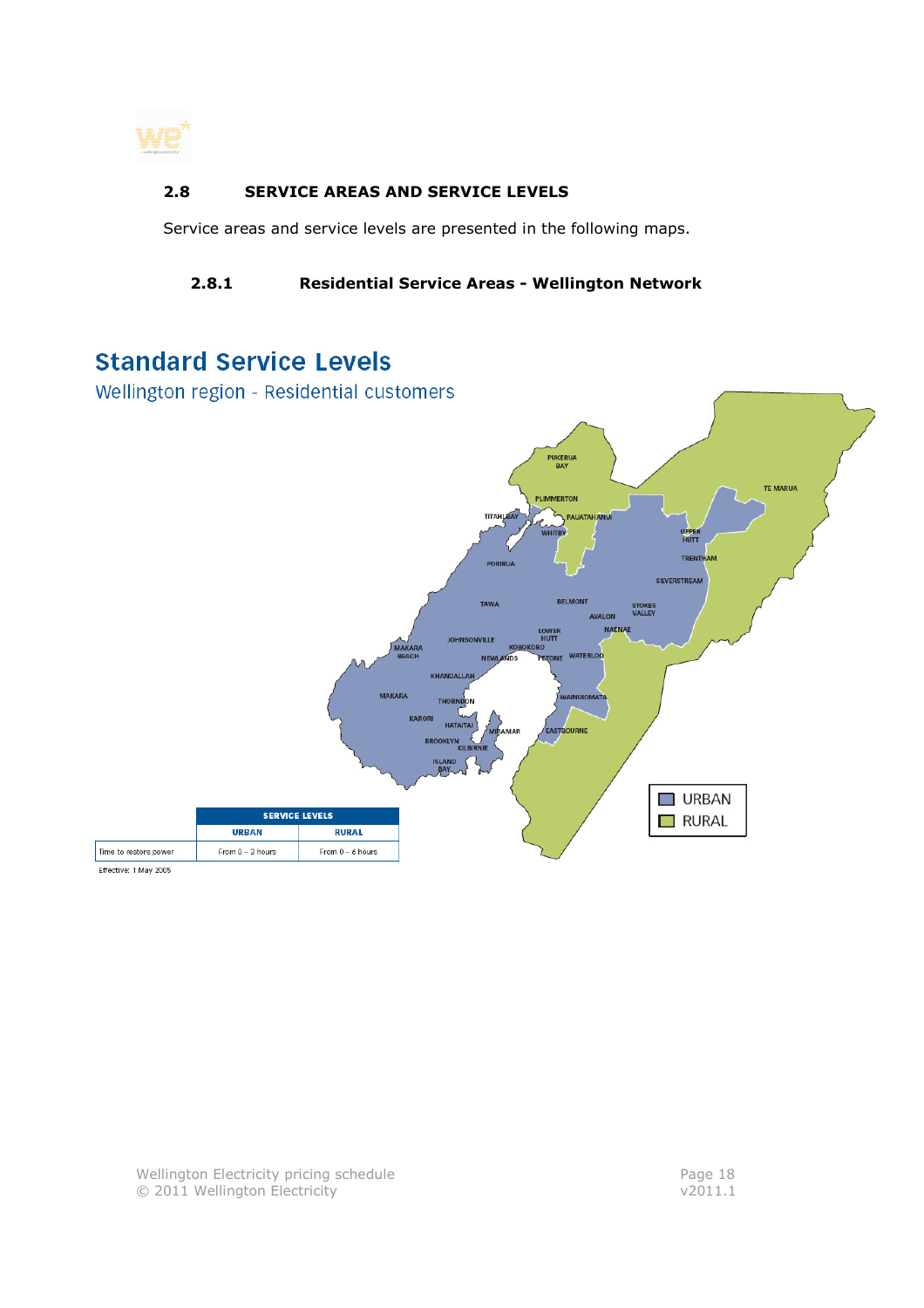

# 2.8.2 Commercial Service Areas - Wellington Network